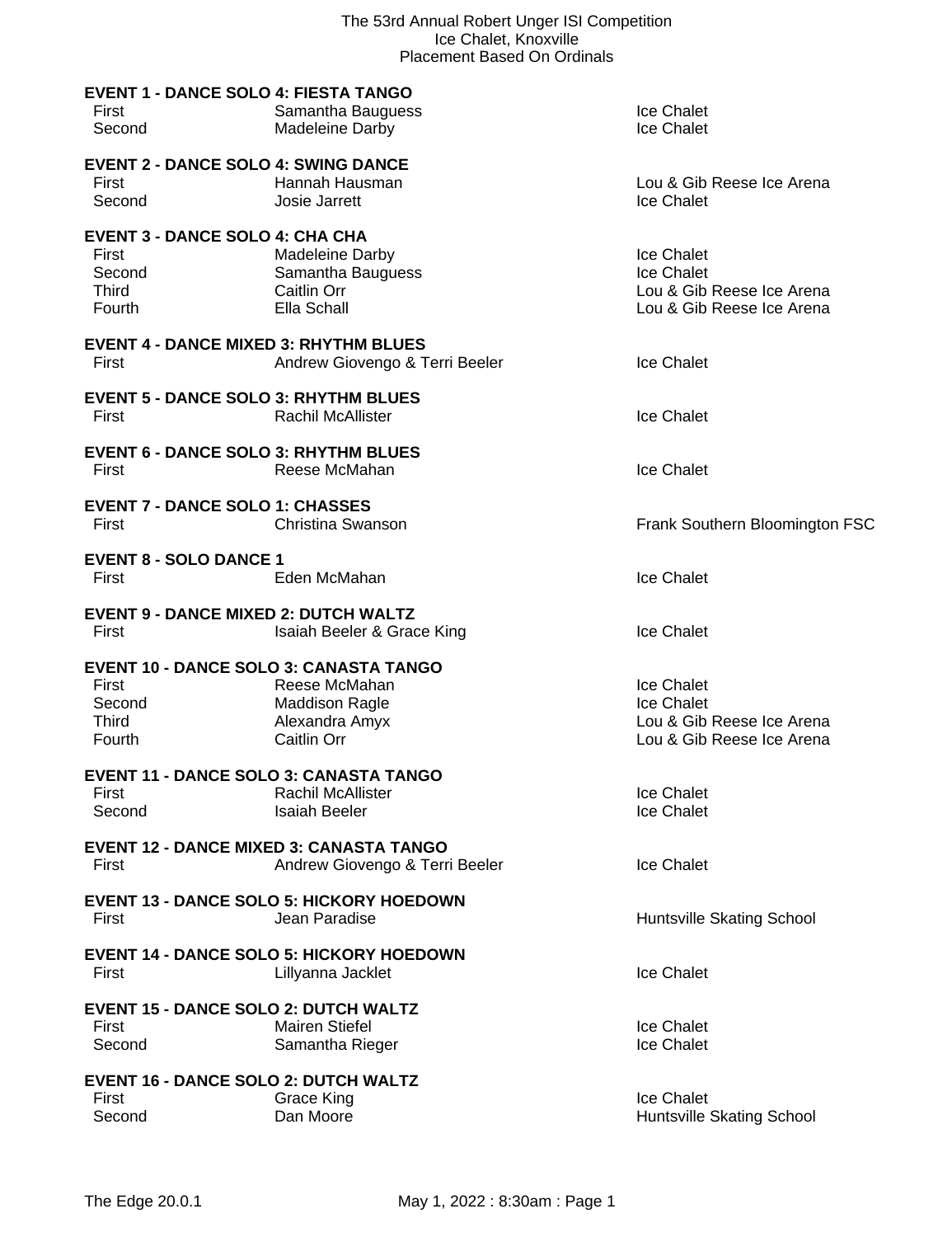| The 53rd Annual Robert Unger ISI Competition<br>Ice Chalet, Knoxville<br><b>Placement Based On Ordinals</b> |                                                     |                           |
|-------------------------------------------------------------------------------------------------------------|-----------------------------------------------------|---------------------------|
|                                                                                                             | <b>EVENT 17 - DANCE MIXED 10: WESTMINSTER WALTZ</b> |                           |
| First                                                                                                       | Altair Zentgraf & Bonnie Dudley                     | <b>Ice Chalet</b>         |
| <b>EVENT 18 - DANCE SOLO 7: TANGO</b>                                                                       |                                                     |                           |
| First                                                                                                       | Noah Hausman                                        | Lou & Gib Reese Ice Arena |
| Second                                                                                                      | Kenadi Scarberry                                    | Lou & Gib Reese Ice Arena |
| <b>EVENT 19 - DANCE SOLO 5: WILLOW WALTZ</b>                                                                |                                                     |                           |
| First                                                                                                       | Lillyanna Jacklet                                   | Ice Chalet                |
| <b>EVENT 20 - DANCE SOLO 7: ROCKER FOXTROT</b>                                                              |                                                     |                           |
| First                                                                                                       | Noah Hausman                                        | Lou & Gib Reese Ice Arena |
| Second                                                                                                      | Kenadi Scarberry                                    | Lou & Gib Reese Ice Arena |
| <b>Third</b>                                                                                                | <b>Isabela Miller</b>                               | Ice Chalet                |
|                                                                                                             | <b>EVENT 21 - DANCE SOLO 10: ARGENTINE TANGO</b>    |                           |
| First                                                                                                       | Altair Zentgraf                                     | Ice Chalet                |
| <b>EVENT 22 - OPEN SOLO FD PLATINUM</b>                                                                     |                                                     |                           |
| First                                                                                                       | Kaitlyn Nash                                        | Lou & Gib Reese Ice Arena |
|                                                                                                             |                                                     |                           |
| <b>EVENT 23 - OPEN SOLO FD GOLD</b>                                                                         |                                                     |                           |
| First                                                                                                       | <b>Charlet Geiger</b>                               | Lou & Gib Reese Ice Arena |
| Second                                                                                                      | Kenadi Scarberry                                    | Lou & Gib Reese Ice Arena |
| <b>EVENT 24 - FOOTWORK 3</b>                                                                                |                                                     |                           |
| First                                                                                                       | Autumn Knoth-Jez                                    | Huntsville Skating School |
| <b>EVENT 25 - FOOTWORK 4</b>                                                                                |                                                     |                           |
| First                                                                                                       | Ella Schall                                         | Lou & Gib Reese Ice Arena |
| Second                                                                                                      | Samantha Bauguess                                   | <b>Ice Chalet</b>         |
| <b>Third</b>                                                                                                | <b>Isabella Mitchell</b>                            | Huntsville Skating School |
| <b>EVENT 26 - FOOTWORK 4</b>                                                                                |                                                     |                           |
| First                                                                                                       | Hannah Hausman                                      | Lou & Gib Reese Ice Arena |
| Second                                                                                                      | Alex Gowans                                         | Lou & Gib Reese Ice Arena |
| <b>Third</b>                                                                                                | Alexandra Amyx                                      | Lou & Gib Reese Ice Arena |
| <b>EVENT 27 - FOOTWORK 3-4</b>                                                                              |                                                     |                           |
| First                                                                                                       | <b>Rosie Christy</b>                                | Lou & Gib Reese Ice Arena |
| Second                                                                                                      | Rachil McAllister                                   | Ice Chalet                |
| <b>EVENT 28 - FOOTWORK 4</b>                                                                                |                                                     |                           |
| First                                                                                                       | <b>Tony Knox</b>                                    | Ice Chalet                |
| <b>EVENT 29 - FOOTWORK 5</b>                                                                                |                                                     |                           |
| First                                                                                                       | Alexa Roth                                          | Ice Chalet                |
|                                                                                                             |                                                     |                           |
| <b>EVENT 30 - FOOTWORK 6-7</b>                                                                              |                                                     |                           |
| First                                                                                                       | Sora Imai                                           | Ice Chalet                |
| Second                                                                                                      | <b>Isabela Miller</b>                               | Ice Chalet                |
| <b>Third</b>                                                                                                | <b>Channing Clarke</b>                              | Ice Chalet                |
| <b>EVENT 31 - FOOTWORK 7</b>                                                                                |                                                     |                           |
| First                                                                                                       | Jaedyn Sobota                                       | Ice Chalet                |
| Second                                                                                                      | Kaitlyn Nash                                        | Lou & Gib Reese Ice Arena |
| <b>Third</b>                                                                                                | <b>Charlet Geiger</b>                               | Lou & Gib Reese Ice Arena |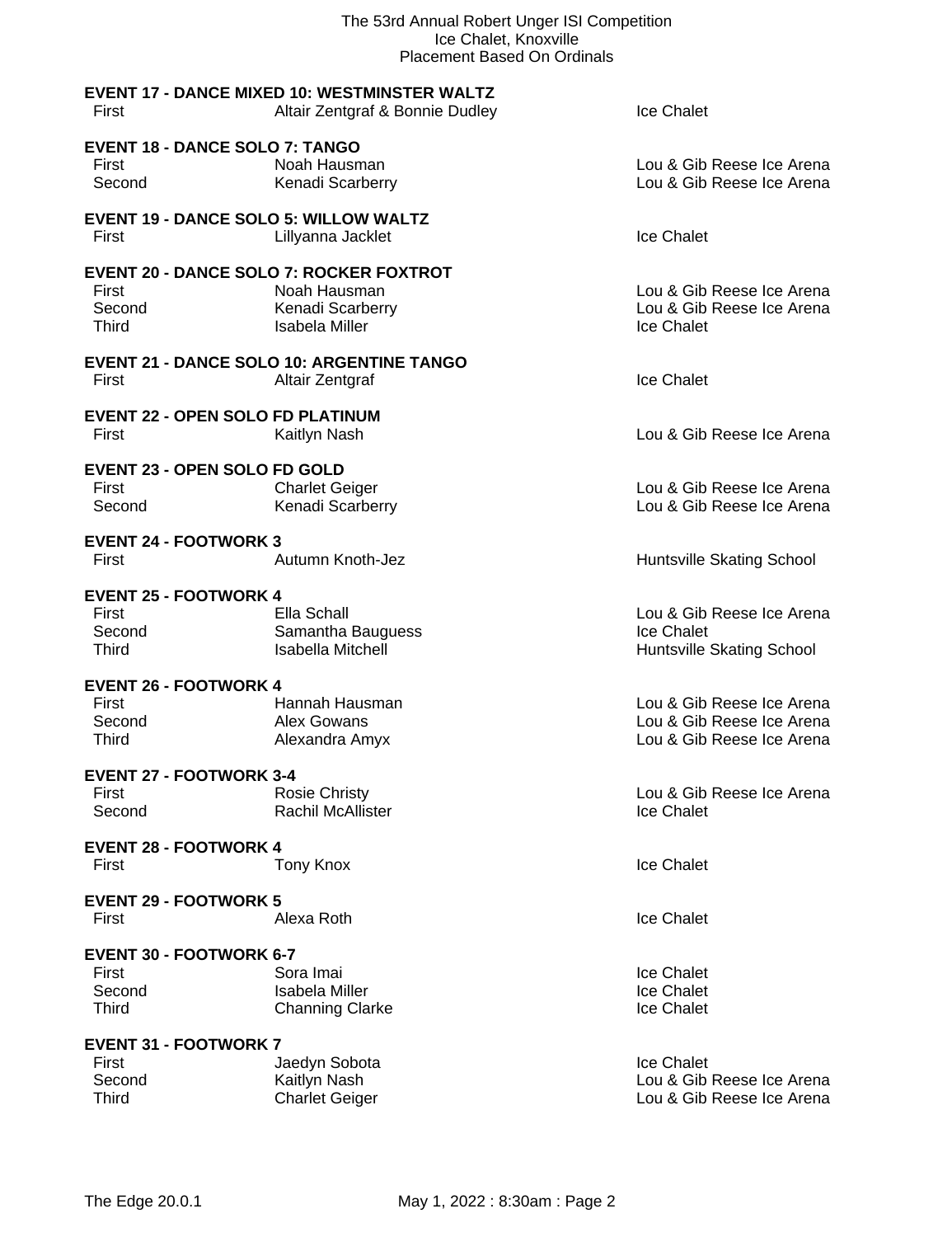|                                                                                     | Piacement Dased On Orginals                                                      |                                                                                                                        |
|-------------------------------------------------------------------------------------|----------------------------------------------------------------------------------|------------------------------------------------------------------------------------------------------------------------|
| <b>EVENT 32 - FREESTYLE 1</b><br>First<br>Second                                    | Emma Nolen<br><b>Brooke Ming</b>                                                 | Ice Chalet<br>Huntsville Skating School                                                                                |
| <b>EVENT 33 - FREESTYLE 1</b><br>First<br>Second                                    | Carly Farone<br><b>Haley McAdams</b>                                             | <b>Ice Chalet</b><br>Huntsville Skating School                                                                         |
| <b>EVENT 34 - FREESTYLE 1</b><br>First<br>Second                                    | Grace King<br><b>Terri Beeler</b>                                                | <b>Ice Chalet</b><br>Ice Chalet                                                                                        |
| <b>EVENT 35 - FREESTYLE 2</b><br>First                                              | <b>Isaac Hausman</b>                                                             | Lou & Gib Reese Ice Arena                                                                                              |
| <b>EVENT 36 - FREESTYLE 2</b><br>First<br>Second<br><b>Third</b>                    | Reese McMahan<br><b>Mairen Stiefel</b><br><b>Melody Martin</b>                   | Ice Chalet<br>Ice Chalet<br>Lou & Gib Reese Ice Arena                                                                  |
| <b>EVENT 37 - FREESTYLE 2</b><br>First<br>Second<br>Third                           | <b>Caitlyn Nix</b><br>Kyleigh Pinkston<br>Anna Claire Abney                      | Huntsville Skating School<br>Ice Chalet<br>Huntsville Skating School                                                   |
| <b>EVENT 38 - FREESTYLE 3</b><br>First<br>Second<br><b>Third</b><br><b>Fourth</b>   | <b>Lily Mitchell</b><br>Samantha Rieger<br>Hannah Rieger<br><b>Megan Stewart</b> | <b>Ice Chalet</b><br><b>Ice Chalet</b><br>Ice Chalet<br>Huntsville Skating School                                      |
| <b>EVENT 39 - FREESTYLE 3</b><br>First<br>Second<br>Third                           | Corinne Hawkey<br>Makenna Crowe<br><b>Rachil McAllister</b>                      | Ice Chalet<br>Edge Ice Center<br>Ice Chalet                                                                            |
| <b>EVENT 40 - FREESTYLE 4</b><br>First<br>Second<br><b>Third</b><br>Fourth<br>Fifth | Hannah Hausman<br>Ava Burleson<br>Leah Dalili<br>Caitlin Orr<br>Alexandra Amyx   | Lou & Gib Reese Ice Arena<br>Ice Chalet<br><b>Ice Chalet</b><br>Lou & Gib Reese Ice Arena<br>Lou & Gib Reese Ice Arena |
| <b>EVENT 41 - OPEN PAIRS GOLD</b><br>First                                          | Isabela Miller & Jeshua Jacklet                                                  | Ice Chalet                                                                                                             |
| <b>EVENT 42 - FREESTYLE 4</b><br>First                                              | <b>Mark Novak</b>                                                                | Huntsville Skating School                                                                                              |
| <b>EVENT 43 - FREESTYLE 4</b><br>First                                              | Alex Gowans                                                                      | Lou & Gib Reese Ice Arena                                                                                              |

First Alex Gowans Lou & Gib Reese Ice Arena<br>
Second Evelyn Hawkey Second Lou & Gib Reese Ice Arena<br>
Localistic Chalet Second Evelyn Hawkey **Ice Chalet** Chalet Third Chalet Sydney Chan<br>
Third Chalet Chalet Chan Third Sydney Chan<br>
Fourth Emma Herring Huntsville Skating School

Jennifer Arnold **Array Election Conducts** Huntsville Skating School

**EVENT 44 - FREESTYLE 4**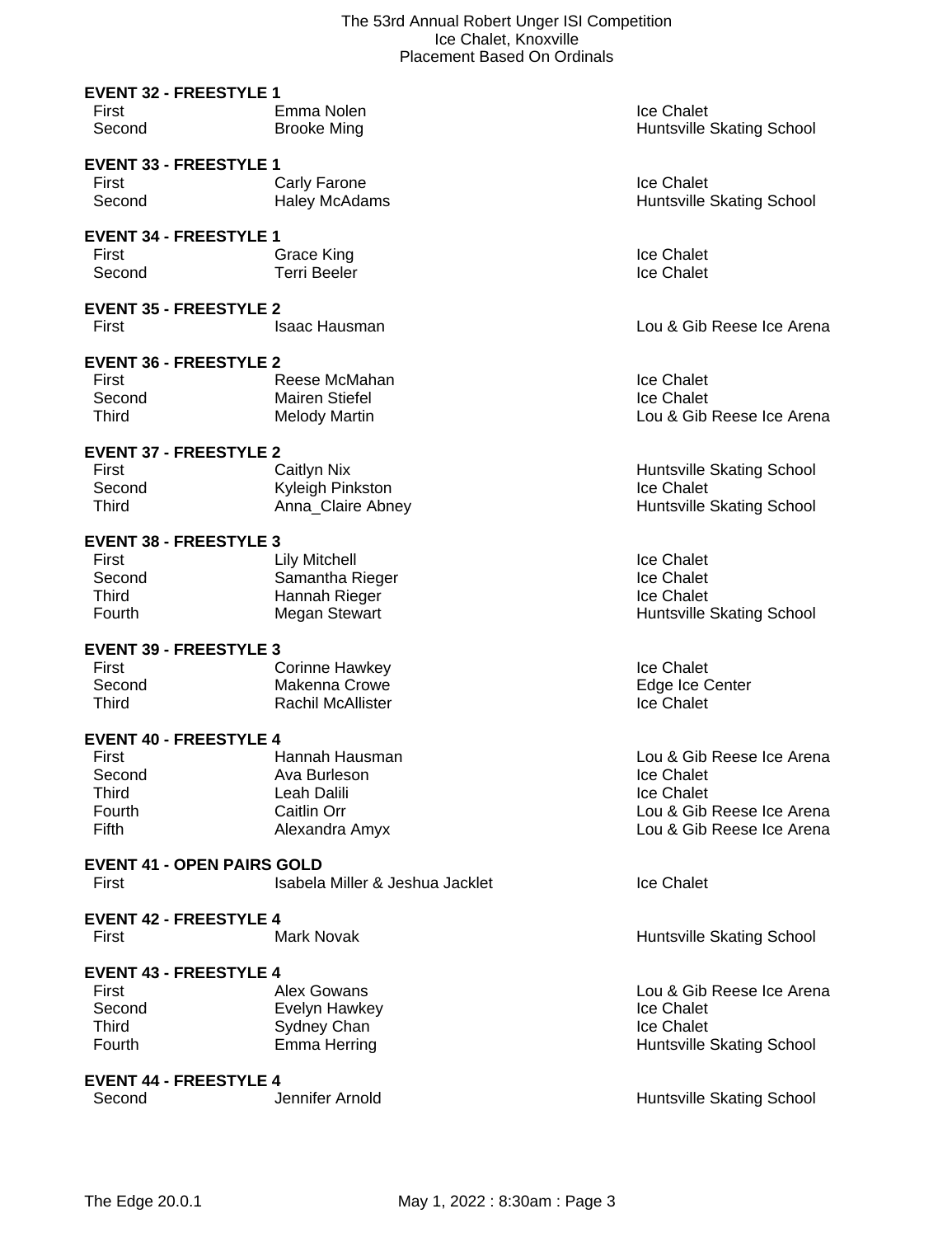|                                                                                                        | PIACEMENT DASEG ON ORIGIN                                                          |                                                                                                   |
|--------------------------------------------------------------------------------------------------------|------------------------------------------------------------------------------------|---------------------------------------------------------------------------------------------------|
| <b>EVENT 45 - FREESTYLE 5</b><br>First                                                                 | <b>Charlet Geiger</b>                                                              | Lou & Gib Reese Ice Arena                                                                         |
| <b>EVENT 47 - FREESTYLE 8</b><br>First                                                                 | Noah Hausman                                                                       | Lou & Gib Reese Ice Arena                                                                         |
| <b>EVENT 48 - ARTISTIC FS1</b><br>First                                                                | Grace King                                                                         | Ice Chalet                                                                                        |
| <b>EVENT 49 - ARTISTIC FS2</b><br>First<br>Second                                                      | <b>Lillian Doss</b><br>Reese McMahan                                               | Huntsville Skating School<br>Ice Chalet                                                           |
| <b>EVENT 50 - ARTISTIC FS3</b><br>First<br>Second<br>Third                                             | <b>Lily Mitchell</b><br><b>Maddison Ragle</b><br>Samantha Rieger                   | Ice Chalet<br>Ice Chalet<br>Ice Chalet                                                            |
| <b>EVENT 51 - ARTISTIC FS3</b><br>First<br>Second                                                      | Lillyanna Jacklet<br>Reagan Murphy                                                 | Ice Chalet<br>Ice Chalet                                                                          |
| <b>EVENT 52 - ARTISTIC FS3</b><br>First<br>Second                                                      | <b>Rachil McAllister</b><br>Arwen Roach                                            | Ice Chalet<br>Ice Chalet                                                                          |
| <b>EVENT 53 - ARTISTIC FS3</b><br>First                                                                | <b>Tricia Privette</b>                                                             | Lou & Gib Reese Ice Arena                                                                         |
| <b>EVENT 54 - ARTISTIC FS4</b><br>First<br>Second<br>Third                                             | Hannah Hausman<br>Madeleine Darby<br>Samantha Bauguess                             | Lou & Gib Reese Ice Arena<br>Ice Chalet<br>Ice Chalet                                             |
| <b>EVENT 55 - ARTISTIC FS4</b><br>First<br>Second<br>Third<br>Fourth<br><b>EVENT 57 - ARTISTIC FS4</b> | <b>Rosie Christy</b><br><b>Cassandre Dodd</b><br>Josie Hamby<br><b>Alex Gowans</b> | Lou & Gib Reese Ice Arena<br>Huntsville Skating School<br>Ice Chalet<br>Lou & Gib Reese Ice Arena |
| First                                                                                                  | Tony Knox                                                                          | Ice Chalet                                                                                        |
| <b>EVENT 58 - ARTISTIC FS5</b><br>First<br>Second                                                      | Alexa Roth<br>Grace Graham                                                         | Ice Chalet<br>Ice Chalet                                                                          |
| <b>EVENT 59 - ARTISTIC FS6</b><br>First<br>Second                                                      | <b>Isabela Miller</b><br>Sora Imai                                                 | Ice Chalet<br>Ice Chalet                                                                          |
| <b>EVENT 60 - ARTISTIC FS6-GOLD</b><br>First<br>Second<br><b>Third</b>                                 | <b>Bonnie Dudley</b><br><b>Shannon Davis</b><br>Kaitlyn Nash                       | Ice Chalet<br>Ice Chalet<br>Lou & Gib Reese Ice Arena                                             |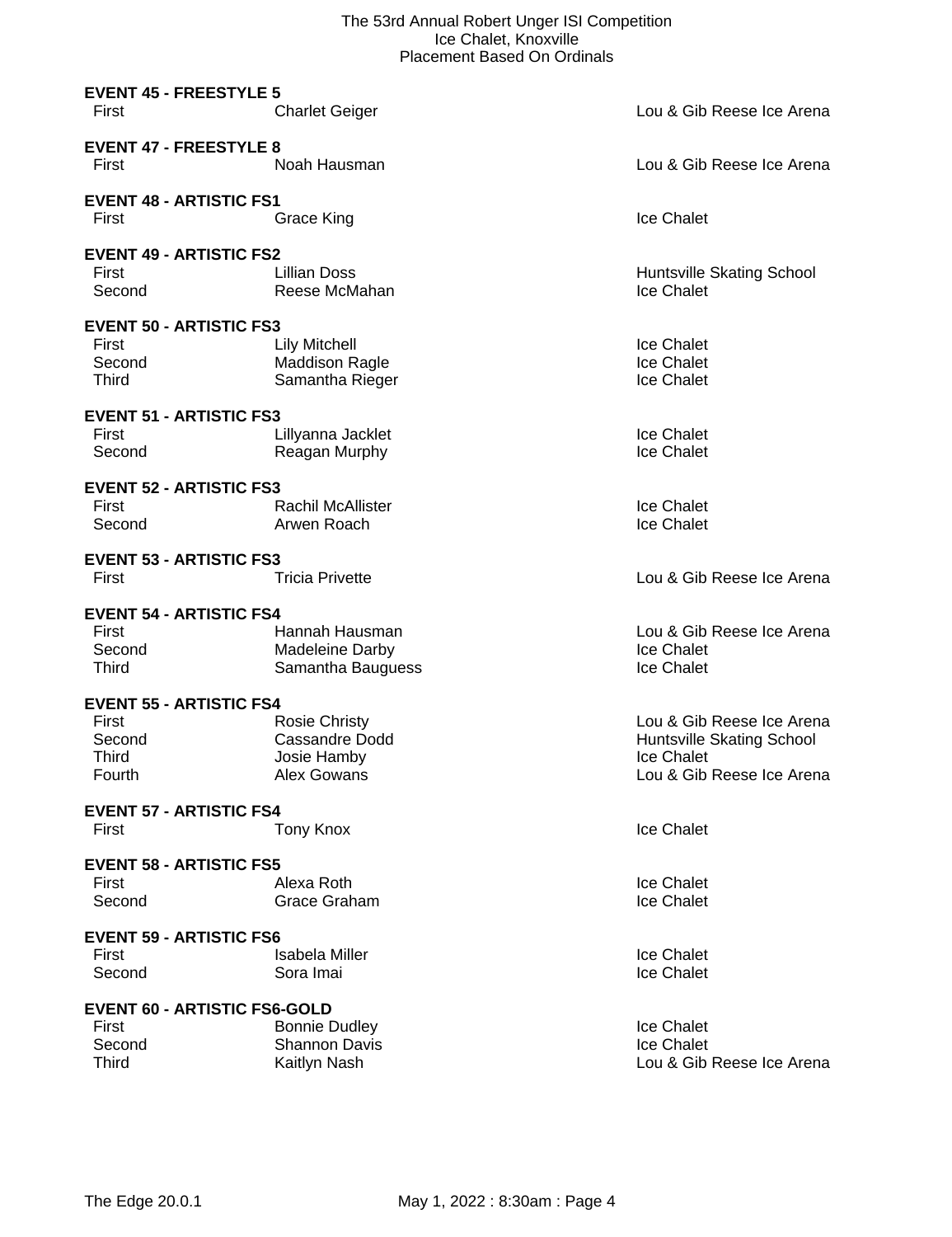| <b>EVENT 61 - ARTISTIC FS8</b><br>First<br>Second                     | <b>Camron Nipper</b><br>Noah Hausman                                   | Ice Chalet<br>Lou & Gib Reese Ice Arena |
|-----------------------------------------------------------------------|------------------------------------------------------------------------|-----------------------------------------|
| <b>EVENT 62B - SOLO COMP. ALPHA</b><br>First                          | Evelyn Heatherly                                                       | Ice Chalet                              |
| EVENT 63A - SOLO COMP. ALPHA<br>First                                 | <b>William Bauguess</b>                                                | Ice Chalet                              |
| <b>EVENT 63B - SOLO COMP. ALPHA</b><br>First                          | Ella Neal                                                              | Edge Ice Center                         |
| <b>EVENT 64A - SOLO COMP. ALPHA</b><br>First                          | Amy Davis                                                              | Ice Chalet                              |
| <b>EVENT 64B - SOLO COMP. BETA</b><br>First                           | Alina Orlovskyy                                                        | Ice Chalet                              |
| <b>EVENT 65A - SOLO COMP. BETA</b><br>First<br>Second<br><b>Third</b> | <b>Allie Killeffer</b><br>Evelyn_Rose Swindeman<br>Norah_Paige Sawyers | Ice Chalet<br>Ice Chalet<br>Ice Chalet  |
| <b>EVENT 65B - SOLO COMP. BETA</b><br>First                           | Mollie O'Beirne                                                        | Huntsville Skating School               |
| <b>EVENT 66A - SOLO COMP. GAMMA</b><br>First                          | George Kohnstamm                                                       | Ice Chalet                              |
| <b>EVENT 66B - SOLO COMP. GAMMA</b><br>First                          | Rebecca Booth                                                          | Huntsville Skating School               |
| <b>EVENT 67A - SOLO COMP. DELTA</b><br>First                          | <b>Barbara Nicks</b>                                                   | Ice Chalet                              |
| <b>EVENT 67B - SOLO COMP. DELTA</b><br>First<br>Second                | Eden McMahan<br><b>Whitley Bauguess</b>                                | Ice Chalet<br>Ice Chalet                |
| <b>EVENT 68A - SOLO COMP. DELTA</b><br>First                          | <b>Colton Jarrett</b>                                                  | Ice Chalet                              |
| <b>EVENT 68B - SOLO COMP. DELTA</b><br>First                          | Sophie Caffrey                                                         | Ice Chalet                              |
| <b>EVENT 69A - SOLO COMP. FS1</b><br>First                            | Shan Chohan                                                            | Ice Chalet                              |
| <b>EVENT 69B - SOLO COMP. FS1</b><br>First                            | Carly Farone                                                           | Ice Chalet                              |
| <b>EVENT 70A - SOLO COMP. FS2</b><br>First                            | <b>Isaac Hausman</b>                                                   | Lou & Gib Reese Ice Arena               |
| <b>EVENT 70B - SOLO COMP. FS2</b><br>First<br>Second                  | <b>Mairen Stiefel</b><br>Reese McMahan                                 | Ice Chalet<br>Ice Chalet                |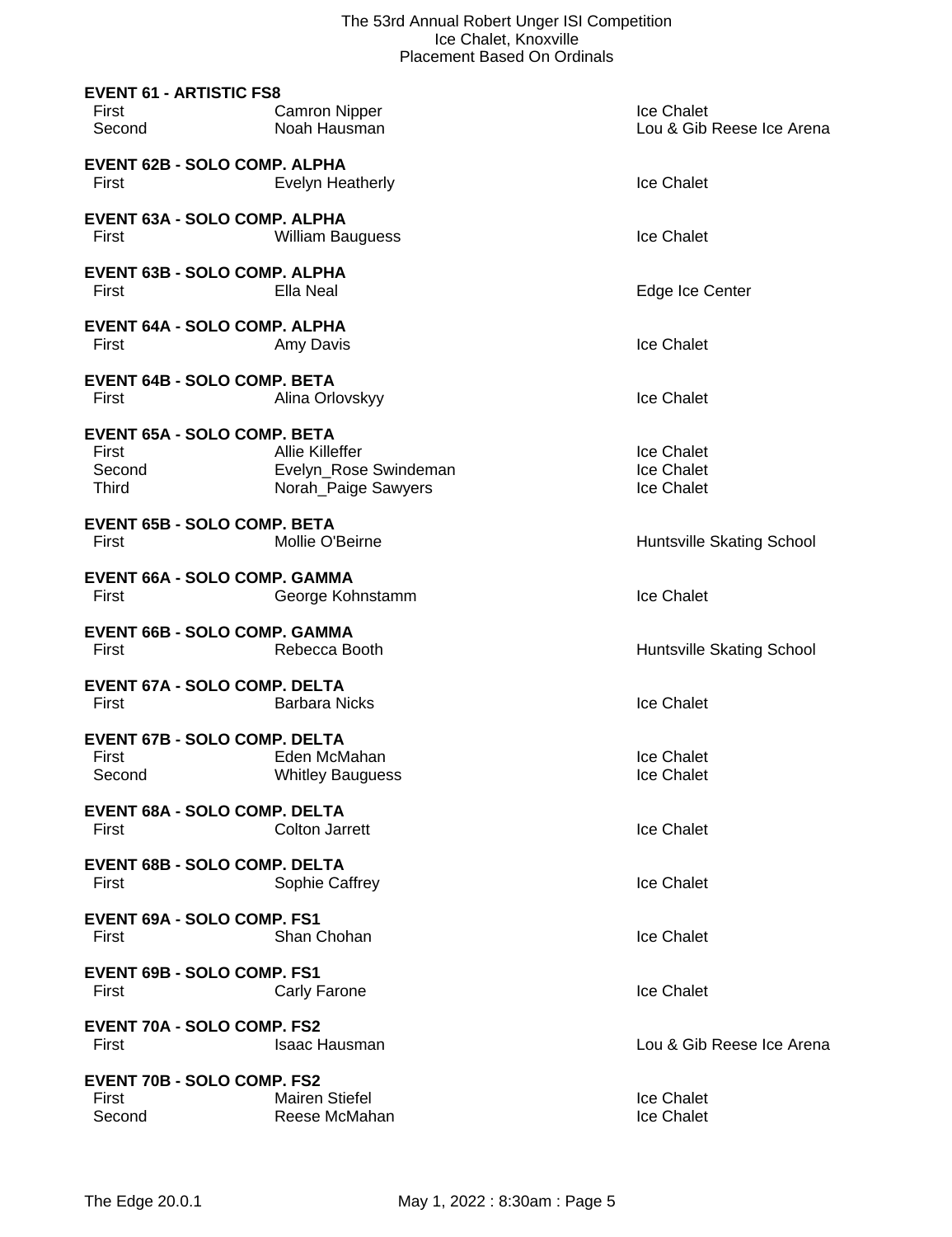| <b>EVENT 71B - SOLO COMP. FS2</b><br>First                                             | <b>Helen Sylvester</b>                                                   | Huntsville Skating School                                                          |
|----------------------------------------------------------------------------------------|--------------------------------------------------------------------------|------------------------------------------------------------------------------------|
| <b>EVENT 72A - SOLO COMP. FS3</b><br>First<br>Second                                   | <b>Lily Mitchell</b><br><b>Adalyn Martin</b>                             | Ice Chalet<br>Lou & Gib Reese Ice Arena                                            |
| <b>EVENT 72B - SOLO COMP. FS3</b><br>First<br>Second                                   | Corinne Hawkey<br>Makenna Crowe                                          | Ice Chalet<br>Edge Ice Center                                                      |
| <b>EVENT 73A - SOLO COMP. FS3</b><br>First                                             | <b>Rachil McAllister</b>                                                 | Ice Chalet                                                                         |
| <b>EVENT 73B - SOLO COMP. FS4</b><br>First<br>Second<br><b>Third</b>                   | <b>Madeleine Darby</b><br>Ella Schall<br>Samantha Bauguess               | Ice Chalet<br>Lou & Gib Reese Ice Arena<br>Ice Chalet                              |
| <b>EVENT 74A - SOLO COMP. FS4</b><br>First<br>Second<br>Third                          | Leah Dalili<br>Hannah Hausman<br>Caitlin Orr                             | <b>Ice Chalet</b><br>Lou & Gib Reese Ice Arena<br>Lou & Gib Reese Ice Arena        |
| <b>EVENT 74B - SOLO COMP. FS4</b><br>First<br>Second                                   | Cassandre Dodd<br>Evelyn Hawkey                                          | Huntsville Skating School<br>Ice Chalet                                            |
| <b>EVENT 75A - SOLO COMP. FS4</b><br>First                                             | Andrew Giovengo                                                          | Ice Chalet                                                                         |
| <b>EVENT 77 - SOLO COMP. FS8</b><br>Second                                             | Noah Hausman                                                             | Lou & Gib Reese Ice Arena                                                          |
| <b>EVENT 78 - SOLO COMP. FS8</b><br>First                                              | Amanda Bates                                                             | Ice Chalet                                                                         |
| <b>EVENT 79 - FAMILY SPOTLIGHT</b><br><b>First</b><br>Second<br><b>Third</b><br>Fourth | My Enemy<br>Jarrett Family<br><b>Dueling Dragons</b><br>The Power Couple | Ice Chalet<br>Ice Chalet<br>Huntsville Skating School<br>Huntsville Skating School |
| <b>EVENT 80 - THEME SPOT. FS7-8</b><br>First<br>Second                                 | Amanda Bates<br>Austin Johnson                                           | Ice Chalet<br>Lou & Gib Reese Ice Arena                                            |
| <b>EVENT 81 - ENSEMBLE</b><br>First<br>Second                                          | Team USA<br>The Haunted Mansion                                          | Huntsville Skating School<br>Ice Chalet                                            |
| <b>EVENT 82 - ENSEMBLE</b><br>First<br>Second                                          | <b>Mary Poppins</b><br>The Official Super Awesome Totally Legit          | Lou & Gib Reese Ice Arena<br>Ice Chalet                                            |
| <b>EVENT 83 - DRAMA SPOT. FS3</b><br>First                                             | Lillyanna Jacklet                                                        | Ice Chalet                                                                         |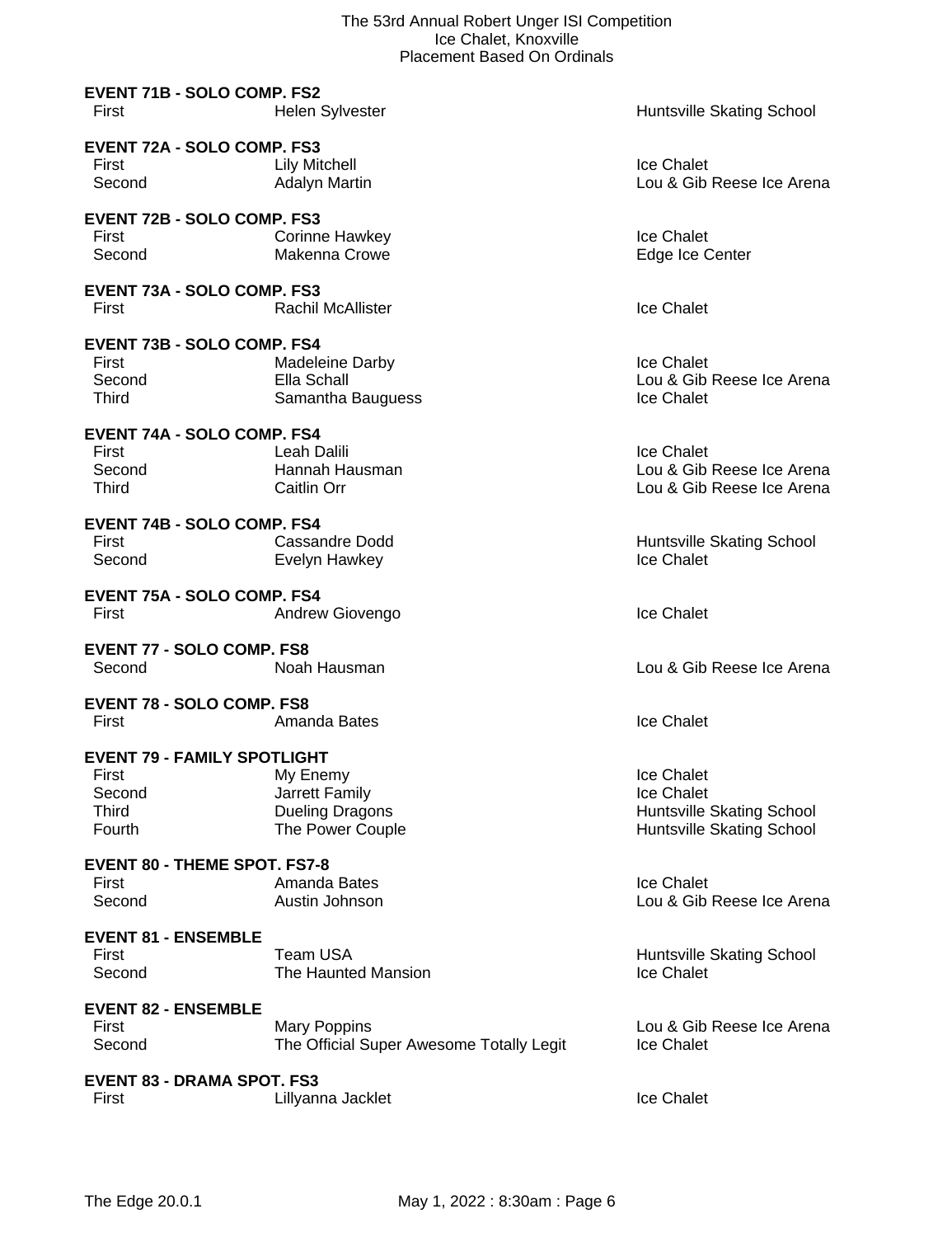|                                                                                           | PIACEMENT DASEG ON ORIGIN                                                                              |                                                                      |
|-------------------------------------------------------------------------------------------|--------------------------------------------------------------------------------------------------------|----------------------------------------------------------------------|
| <b>EVENT 84 - DRAMA SPOT. GOLD</b><br>First<br>Second                                     | <b>Bonnie Dudley</b><br>Emma Ogle                                                                      | Ice Chalet<br>Ice Chalet                                             |
| <b>EVENT 85 - INTERPRETIVE SPOTLIGHT FS2</b><br>First<br>Second                           | <b>Melody Martin</b><br><b>Lillian Doss</b>                                                            | Lou & Gib Reese Ice Arena<br>Huntsville Skating School               |
| <b>EVENT 86 - INTERPRETIVE SPOTLIGHT FS3</b><br>First<br>Second<br><b>Third</b><br>Fourth | Samantha Rieger<br><b>Lily Mitchell</b><br>Hannah Rieger<br>Megan Stewart                              | Ice Chalet<br>Ice Chalet<br>Ice Chalet<br>Huntsville Skating School  |
| <b>EVENT 87 - INTERPRETIVE SPOTLIGHT FS1</b><br>First                                     | Grace King                                                                                             | <b>Ice Chalet</b>                                                    |
| <b>EVENT 88 - INTERPRETIVE SPOTLIGHT FS4</b><br>First<br>Second<br><b>Third</b>           | <b>Mark Novak</b><br>Caitlin Orr<br>Samantha Bauguess                                                  | Huntsville Skating School<br>Lou & Gib Reese Ice Arena<br>Ice Chalet |
| <b>EVENT 89 - INTERPRETIVE SPOTLIGHT FS4</b><br>First<br>Second                           | Nadia Paradise<br><b>Tony Knox</b>                                                                     | Huntsville Skating School<br>Ice Chalet                              |
| <b>EVENT 90 - INTERPRETIVE SPOTLIGHT FS4</b><br>First<br>Second                           | Evelyn Hawkey<br><b>Cassandre Dodd</b>                                                                 | Ice Chalet<br>Huntsville Skating School                              |
| <b>EVENT 91 - INTERPRETIVE SPOTLIGHT FS3</b><br>First<br>Second<br>Third                  | Reagan Murphy<br><b>Makenna Crowe</b><br>Lillyanna Jacklet                                             | Ice Chalet<br>Edge Ice Center<br>Ice Chalet                          |
| First<br>Second                                                                           | <b>EVENT 92 - INTERPRETIVE SPOTLIGHT FS6-FS7</b><br>Jeshua Jacklet<br>Jean Paradise                    | Ice Chalet<br>Huntsville Skating School                              |
| First<br>Second<br><b>Third</b>                                                           | <b>EVENT 93 - INTERPRETIVE SPOTLIGHT FS8-PLATINUM</b><br>Amanda Bates<br>Jessi Buchko<br>Sarah Vincent | Ice Chalet<br>Ice Chalet<br>Huntsville Skating School                |
| First<br>Second                                                                           | <b>EVENT 94 - INTERPRETIVE SPOTLIGHT FS5-FS6</b><br><b>Channing Clarke</b><br>Alexa Roth               | Ice Chalet<br>Ice Chalet                                             |
| <b>EVENT 95 - EX. TEAM INTERPRETIVE</b><br><b>UNSCORED EVENT</b>                          |                                                                                                        |                                                                      |

**EVENT 96 - EX. TEAM INTERPRETIVE** UNSCORED EVENT

**EVENT 97 - EX. TEAM INTERPRETIVE** UNSCORED EVENT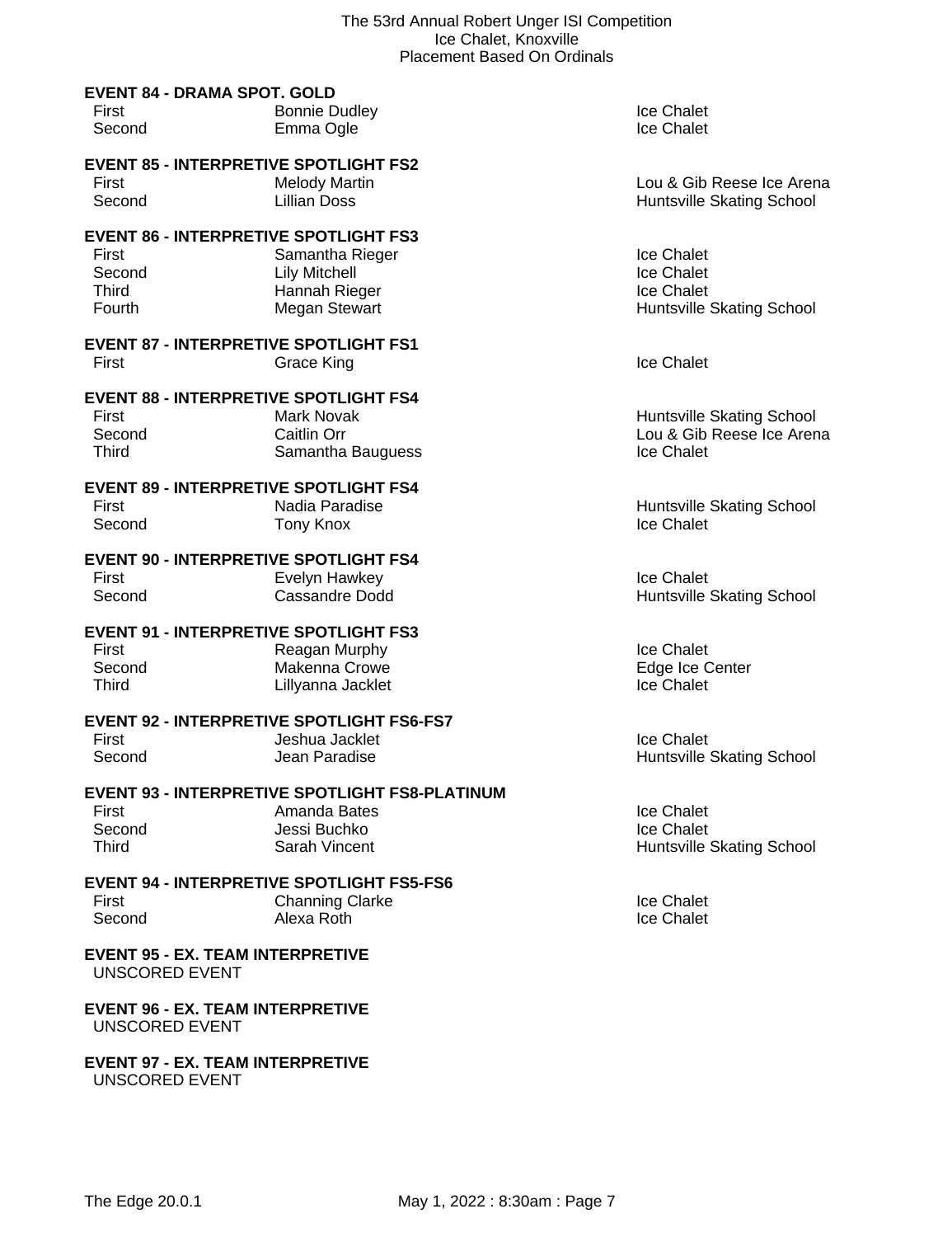#### **EVENT 98 - EX. TEAM INTERPRETIVE** UNSCORED EVENT

| EVENT 99 - EX. TEAM INTERPRETIVE |  |  |
|----------------------------------|--|--|
| UNSCORED EVENT                   |  |  |

| <b>EVENT 100 - RHYTHMIC RIBBON FS4</b>   |                                                                           |                           |
|------------------------------------------|---------------------------------------------------------------------------|---------------------------|
| First                                    | <b>Isabella Mitchell</b>                                                  | Huntsville Skating School |
| Second                                   | Hannah Hausman                                                            | Lou & Gib Reese Ice Arena |
| <b>EVENT 101 - RHYTHMIC BALL FS5</b>     |                                                                           |                           |
| First                                    | <b>Charlet Geiger</b>                                                     | Lou & Gib Reese Ice Arena |
| <b>EVENT 102 - RHYTHMIC BALL FS7</b>     |                                                                           |                           |
| First                                    | Austin Johnson                                                            | Lou & Gib Reese Ice Arena |
| <b>EVENT 103 - RHYTHMIC RIBBON FS6</b>   |                                                                           |                           |
| First                                    | Sora Imai                                                                 | <b>Ice Chalet</b>         |
| <b>EVENT 104 - RHYTHMIC RIBBON FS7-8</b> |                                                                           |                           |
| First                                    | Noah Hausman                                                              | Lou & Gib Reese Ice Arena |
| Second                                   | Jeshua Jacklet                                                            | Ice Chalet                |
| <b>EVENT 105 - RHYTHMIC RIBBON FS1-3</b> |                                                                           |                           |
| First                                    | Lillyanna Jacklet                                                         | Ice Chalet                |
| Second                                   | Makenna Crowe                                                             | Edge Ice Center           |
| <b>Third</b>                             | <b>Haley McAdams</b>                                                      | Huntsville Skating School |
| <b>EVENT 106 - RHYTHMIC RIBBON FS2</b>   |                                                                           |                           |
| First                                    | <b>Helen Sylvester</b>                                                    | Huntsville Skating School |
| <b>EVENT 107 - RHYTHMIC RIBBON FS3</b>   |                                                                           |                           |
| First                                    | <b>Adalyn Martin</b>                                                      | Lou & Gib Reese Ice Arena |
|                                          |                                                                           |                           |
| <b>EVENT 108 - RHYTHMIC RIBBON FS4</b>   |                                                                           |                           |
| First                                    | Josie Jarrett                                                             | Ice Chalet                |
| Second                                   | Cassandre Dodd                                                            | Huntsville Skating School |
| <b>EVENT 109 - RHYTHMIC HOOP FS2</b>     |                                                                           |                           |
| First                                    | <b>Lillian Doss</b>                                                       | Huntsville Skating School |
| <b>EVENT 110 - RHYTHMIC HOOP FS3</b>     |                                                                           |                           |
| First                                    | Autumn Knoth-Jez                                                          | Huntsville Skating School |
| <b>EVENT 111 - RHYTHMIC HOOP FS4</b>     |                                                                           |                           |
| First                                    | <b>Isabella Mitchell</b>                                                  | Huntsville Skating School |
| <b>EVENT 112 - RHYTHMIC HOOP FS4</b>     |                                                                           |                           |
| First                                    | <b>Rosie Christy</b>                                                      | Lou & Gib Reese Ice Arena |
| <b>EVENT 113 - JUMP &amp; SPIN LOW</b>   |                                                                           |                           |
| First                                    |                                                                           | Ice Chalet                |
| Second                                   | Evelyn Heatherly & Norah_Paige Sawyers<br>Barbara Nicks & Alina Orlovskyy | Ice Chalet                |
|                                          |                                                                           |                           |
| <b>EVENT 114 - JUMP &amp; SPIN LOW</b>   |                                                                           |                           |
| First                                    | Whitley Bauguess & Evelyn_Rose Swindeman                                  | Ice Chalet                |
| Second                                   | William Bauguess & Colton Jarrett                                         | Ice Chalet                |
| <b>Third</b>                             | Lilah Hirtzinger & Iylah Kruise                                           | Lou & Gib Reese Ice Arena |
|                                          |                                                                           |                           |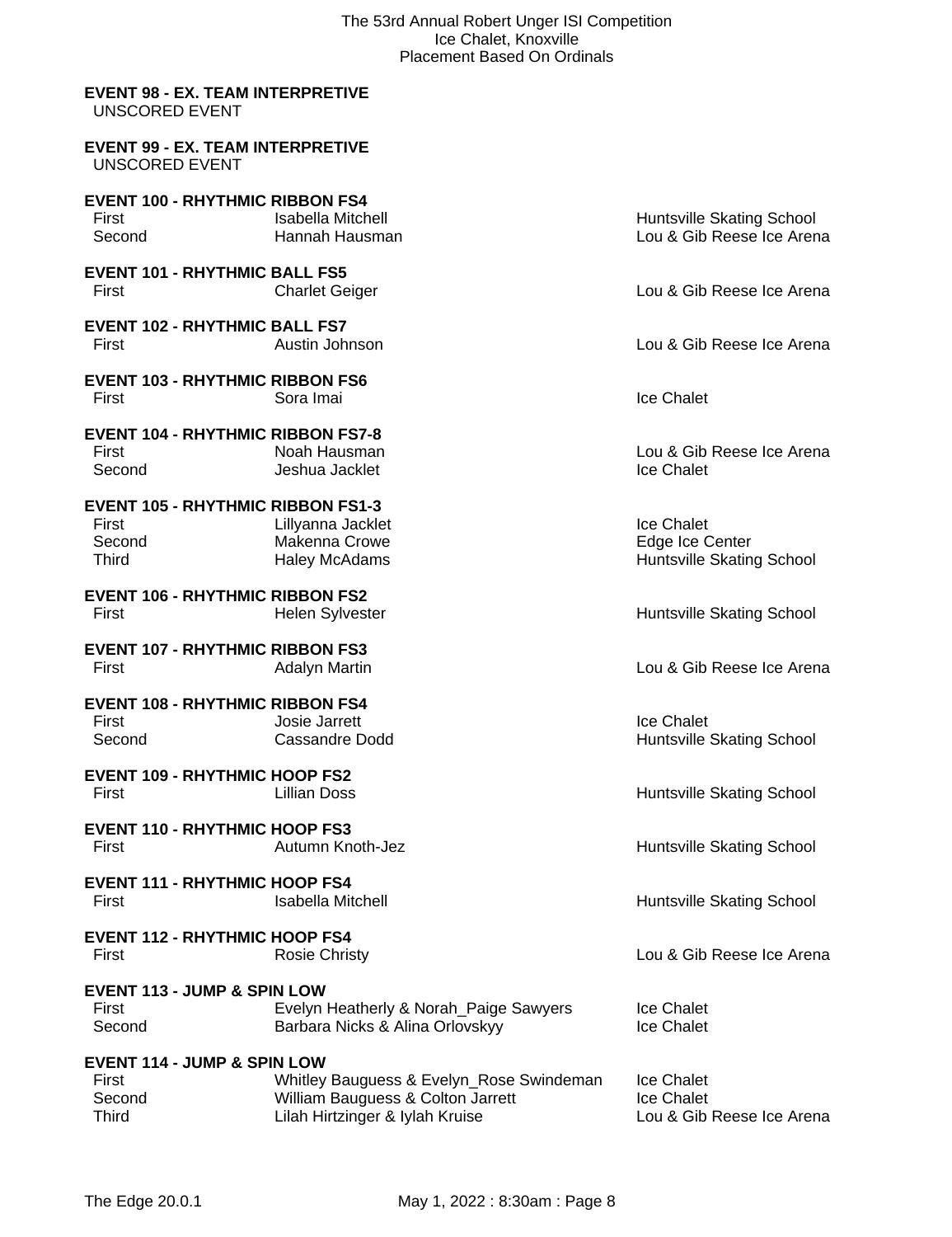| <b>EVENT 115 - JUMP &amp; SPIN BRONZE</b><br>First                           | Isaac Hausman & Melody Martin                                                                               | Lou & Gib Reese Ice Arena                                            |
|------------------------------------------------------------------------------|-------------------------------------------------------------------------------------------------------------|----------------------------------------------------------------------|
| <b>EVENT 116 - JUMP &amp; SPIN BRONZE</b><br>First<br>Second<br><b>Third</b> | Hannah Rieger & Allison Reynolds<br>Lily Mitchell & Kyleigh Pinkston<br>Mairen Stiefel & Isabelle Swindeman | Ice Chalet<br>Ice Chalet<br>Ice Chalet                               |
| <b>EVENT 117 - JUMP &amp; SPIN BRONZE</b><br>First<br>Second                 | George Kohnstamm & Carly Farone<br>Reagan Murphy & Rachil McAllister                                        | Ice Chalet<br>Ice Chalet                                             |
| <b>EVENT 118 - JUMP &amp; SPIN BRONZE</b><br>First                           | Dan Moore & Helen Sylvester                                                                                 | Huntsville Skating School                                            |
| <b>EVENT 119 - JUMP &amp; SPIN SILVER</b><br>First<br>Second<br>Third        | Samantha Bauguess & Samantha Rieger<br>Ella Schall & Adalyn Martin<br>Isabella Mitchell & Haley McAdams     | Ice Chalet<br>Lou & Gib Reese Ice Arena<br>Huntsville Skating School |
| <b>EVENT 120 - JUMP &amp; SPIN SILVER</b><br>First<br>Second<br><b>Third</b> | Charlotte Hardt & Alice Jinks<br>Maddison Ragle & Ava Burleson<br>Caitlin Orr & Alexandra Amyx              | Huntsville Skating School<br>Ice Chalet<br>Lou & Gib Reese Ice Arena |
| <b>EVENT 121 - JUMP &amp; SPIN SILVER</b><br>First<br>Second<br>Third        | Andrew Giovengo & Grace Graham<br>Leah Dalili & Alisa Apostoaei<br>Lillyanna Jacklet & Josie Jarrett        | Ice Chalet<br>Ice Chalet<br>Ice Chalet                               |
| <b>EVENT 122 - JUMP &amp; SPIN SILVER</b><br>First                           | Autumn Knoth-Jez & Jennifer Arnold                                                                          | Huntsville Skating School                                            |
| <b>EVENT 123 - JUMP &amp; SPIN GOLD</b><br><b>First</b><br>Second            | Bonnie Dudley & Jaedyn Sobota<br>Jeshua Jacklet & Shannon Davis                                             | Ice Chalet<br>Ice Chalet                                             |
| <b>EVENT 124 - JUMP &amp; SPIN PLATINUM</b><br>First<br>Second               | Noah Hausman & Abigail Bagent<br>Ericka Walter & Sarah Vincent                                              | Lou & Gib Reese Ice Arena<br>Huntsville Skating School               |
| <b>EVENT 125 - JUMP &amp; SPIN PLATINUM</b><br>First                         | Amanda Bates & Jessi Buchko                                                                                 | <b>Ice Chalet</b>                                                    |
| <b>EVENT 126 - SPECIAL SKATER 1</b><br>First                                 | Paul Davis                                                                                                  | Huntsville Skating School                                            |
| <b>EVENT 127 - SPECIAL SKATER 1</b><br>First                                 | <b>Erik Davis</b>                                                                                           | Huntsville Skating School                                            |
| <b>EVENT 128 - SPECIAL SKATER 2</b><br>First                                 | Laura_Beth Matus                                                                                            | Huntsville Skating School                                            |
| <b>EVENT 129 - SPECIAL SKATER 3</b><br>First                                 | Carolyn Snoddy                                                                                              | Huntsville Skating School                                            |
| <b>EVENT 130 - SPECIAL SKATER 3</b><br>First                                 | <b>Anthony Lewis</b>                                                                                        | Huntsville Skating School                                            |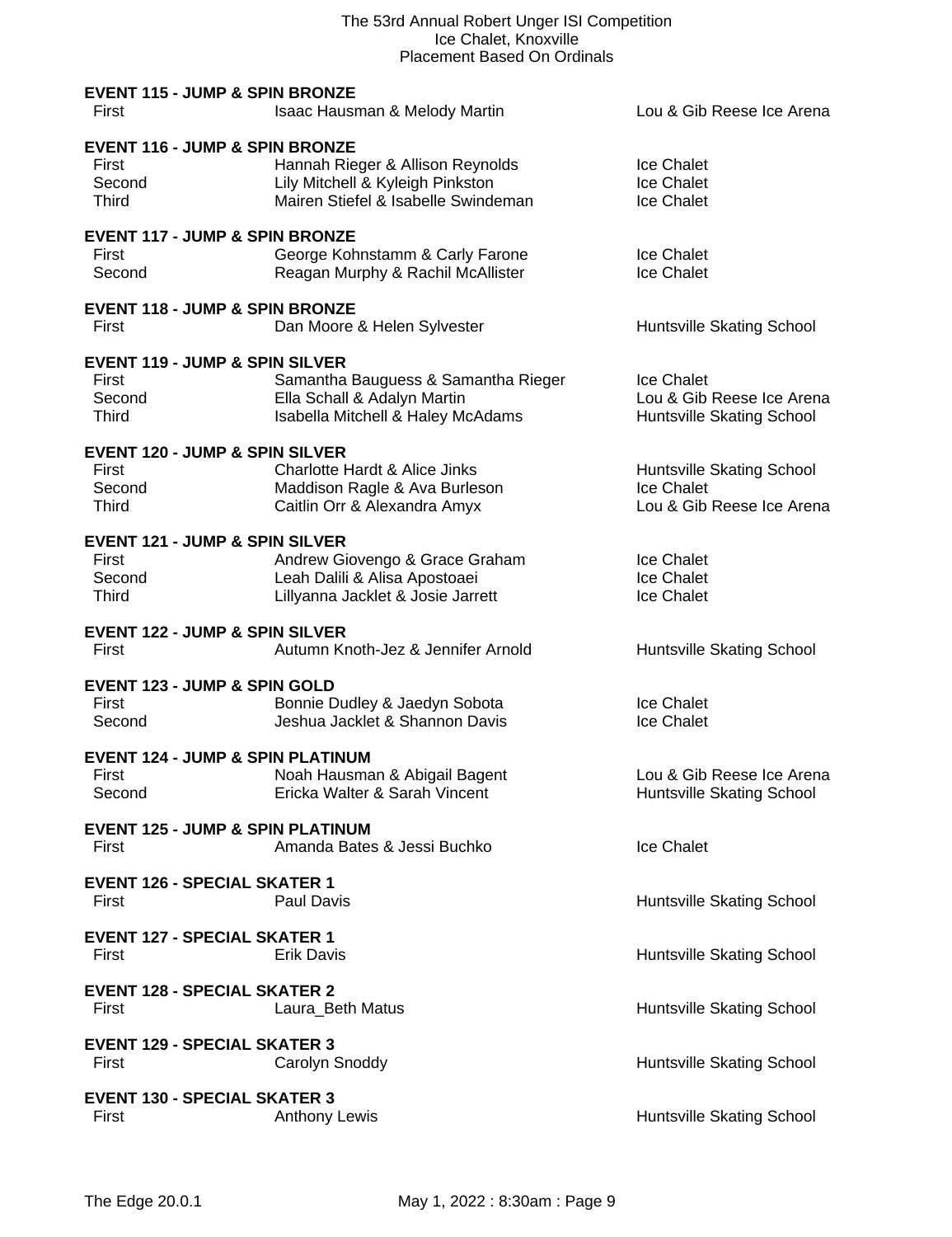|                                                                      | i lacenient Daseu On Oruniais                                    |                                               |
|----------------------------------------------------------------------|------------------------------------------------------------------|-----------------------------------------------|
| <b>EVENT 131 - SPECIAL SKATER 4</b><br>First                         | <b>Kelly Rice</b>                                                | Huntsville Skating School                     |
| <b>EVENT 132 - STROKING PRE ALPHA</b><br>First<br>Second<br>Second   | Ryan Allen<br><b>Faith Blair</b><br>Maya Chohan                  | Ice Chalet<br>Ice Chalet<br>Ice Chalet        |
| <b>EVENT 133 - STROKING PRE ALPHA-ALPHA</b><br>First<br>Second       | Evelyn Heatherly<br>Savannah Christian                           | Ice Chalet<br>Ice Chalet                      |
| <b>EVENT 134 - STROKING ALPHA</b><br>First<br>Second                 | Ella Neal<br>William Bauguess                                    | Edge Ice Center<br><b>Ice Chalet</b>          |
| <b>EVENT 135 - STROKING BETA</b><br>First<br>Second                  | Alina Orlovskyy<br>Lilah Hirtzinger                              | Ice Chalet<br>Lou & Gib Reese Ice Arena       |
| <b>EVENT 136 - STROKING BETA</b><br>First<br>Second                  | Evelyn_Rose Swindeman<br>Iylah Kruise                            | Ice Chalet<br>Lou & Gib Reese Ice Arena       |
| <b>EVENT 137 - STROKING PRE ALPHA</b><br>First                       | Zoey Jones                                                       | Ice Chalet                                    |
| <b>EVENT 138 - STROKING ALPHA</b><br>First                           | Amy Davis                                                        | Ice Chalet                                    |
| <b>EVENT 139 - STROKING BETA</b><br>First<br>Second                  | Elienna Maxwell<br>Norah Paige Sawyers                           | Ice Chalet<br>Ice Chalet                      |
| <b>EVENT 140 - STROKING BETA</b><br>First                            | Dan Moore                                                        | Huntsville Skating School                     |
| <b>EVENT 141 - STROKING BETA-GAMMA</b><br>First<br>Second            | George Kohnstamm<br>Mollie O'Beirne                              | Ice Chalet<br>Huntsville Skating School       |
| <b>EVENT 142 - STROKING GAMMA</b><br>First                           | Rebecca Booth                                                    | Huntsville Skating School                     |
| <b>EVENT 143 - STROKING DELTA</b><br>First<br>Second<br><b>Third</b> | Eden McMahan<br><b>Whitley Bauguess</b><br><b>Colton Jarrett</b> | <b>Ice Chalet</b><br>Ice Chalet<br>Ice Chalet |
| <b>EVENT 144 - STROKING DELTA</b><br>First                           | Sophie Caffrey                                                   | <b>Ice Chalet</b>                             |
| <b>EVENT 145 - STROKING FS1</b><br>First<br>Second                   | Emma Nolen<br><b>Brooke Ming</b>                                 | Ice Chalet<br>Huntsville Skating School       |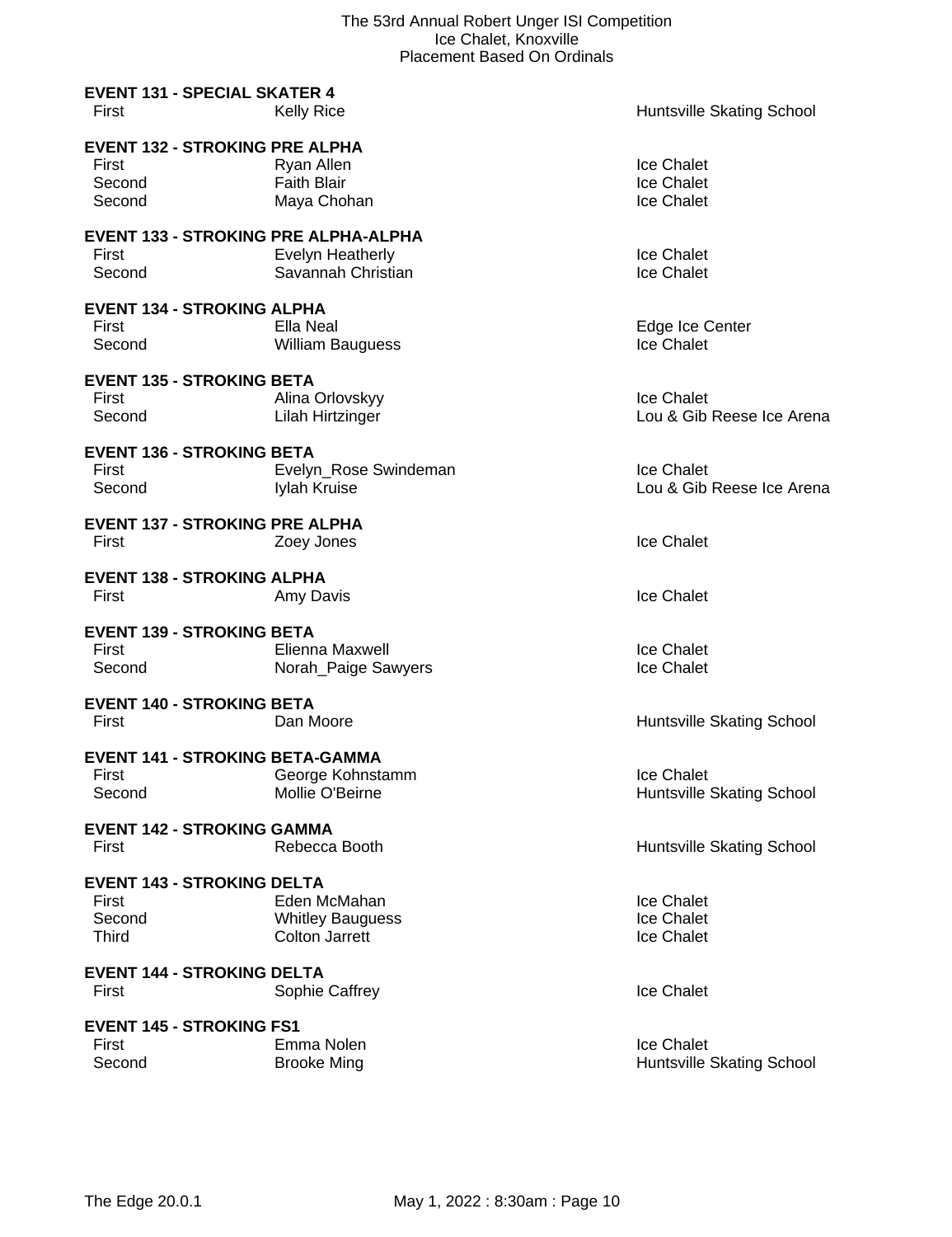| <b>EVENT 146 - STROKING FS1</b>          |                              |                                                       |
|------------------------------------------|------------------------------|-------------------------------------------------------|
| First                                    | <b>Claire Clayton</b>        | <b>Huntsville Skating School</b>                      |
| Second                                   | <b>Isabelle Swindeman</b>    | Ice Chalet                                            |
| <b>EVENT 147 - STROKING FS1</b>          |                              |                                                       |
| First                                    | Grace King                   | Ice Chalet                                            |
| Second                                   | Carly Farone                 | Ice Chalet                                            |
| <b>EVENT 148 - STROKING FS2</b>          |                              |                                                       |
| First                                    | Reese McMahan                | <b>Ice Chalet</b>                                     |
| Second                                   | Caitlyn Nix                  | <b>Huntsville Skating School</b>                      |
| <b>Third</b>                             | <b>Mairen Stiefel</b>        | <b>Ice Chalet</b>                                     |
| Fourth                                   | Kyleigh Pinkston             | Ice Chalet                                            |
| <b>EVENT 149 - STROKING FS2-FS3</b>      |                              |                                                       |
| First                                    | Helen Sylvester              | <b>Huntsville Skating School</b>                      |
| Second                                   | Rachil McAllister            | Ice Chalet                                            |
|                                          |                              |                                                       |
| <b>EVENT 150 - STROKING FS3-FS4</b>      |                              |                                                       |
| First                                    | Mark Novak                   | <b>Huntsville Skating School</b>                      |
| Second                                   | <b>Megan Stewart</b>         | <b>Huntsville Skating School</b><br><b>Ice Chalet</b> |
| Third                                    | Samantha Bauguess            |                                                       |
| Fourth                                   | Hannah Rieger                | Ice Chalet                                            |
| <b>EVENT 151 - STROKING FS3</b>          |                              |                                                       |
| First                                    | <b>Maddison Ragle</b>        | Ice Chalet                                            |
| Second                                   | Samantha Rieger              | Ice Chalet                                            |
| <b>EVENT 152 - STROKING FS3</b>          |                              |                                                       |
| First                                    | Corinne Hawkey               | Ice Chalet                                            |
| Second                                   | Makenna Crowe                | Edge Ice Center                                       |
| <b>EVENT 153 - STROKING FS4</b>          |                              |                                                       |
| First                                    | Leah Dalili                  | Ice Chalet                                            |
| First                                    | <b>Charlotte Hardt</b>       | <b>Huntsville Skating School</b>                      |
|                                          |                              |                                                       |
| <b>EVENT 154 - STROKING FS4</b><br>First |                              | <b>Huntsville Skating School</b>                      |
| Second                                   | <b>Emma Herring</b>          | Ice Chalet                                            |
| Third                                    | Sydney Chan<br>Josie Jarrett | Ice Chalet                                            |
|                                          |                              |                                                       |
| <b>EVENT 155 - STROKING FS4</b>          |                              |                                                       |
| First                                    | Nadia Paradise               | Huntsville Skating School                             |
| <b>EVENT 156 - STROKING FS5</b>          |                              |                                                       |
| First                                    | Alexa Roth                   | <b>Ice Chalet</b>                                     |
|                                          |                              |                                                       |
| <b>EVENT 157 - STROKING FS6</b>          |                              |                                                       |
| First                                    | Jean Paradise                | <b>Huntsville Skating School</b>                      |
| <b>EVENT 158 - STROKING FS8</b>          |                              |                                                       |
| First                                    | Amanda Bates                 | Ice Chalet                                            |
|                                          |                              |                                                       |
| <b>EVENT 159 - STROKING GOLD</b>         |                              |                                                       |
| First                                    | Emma Ogle                    | Ice Chalet                                            |
|                                          |                              |                                                       |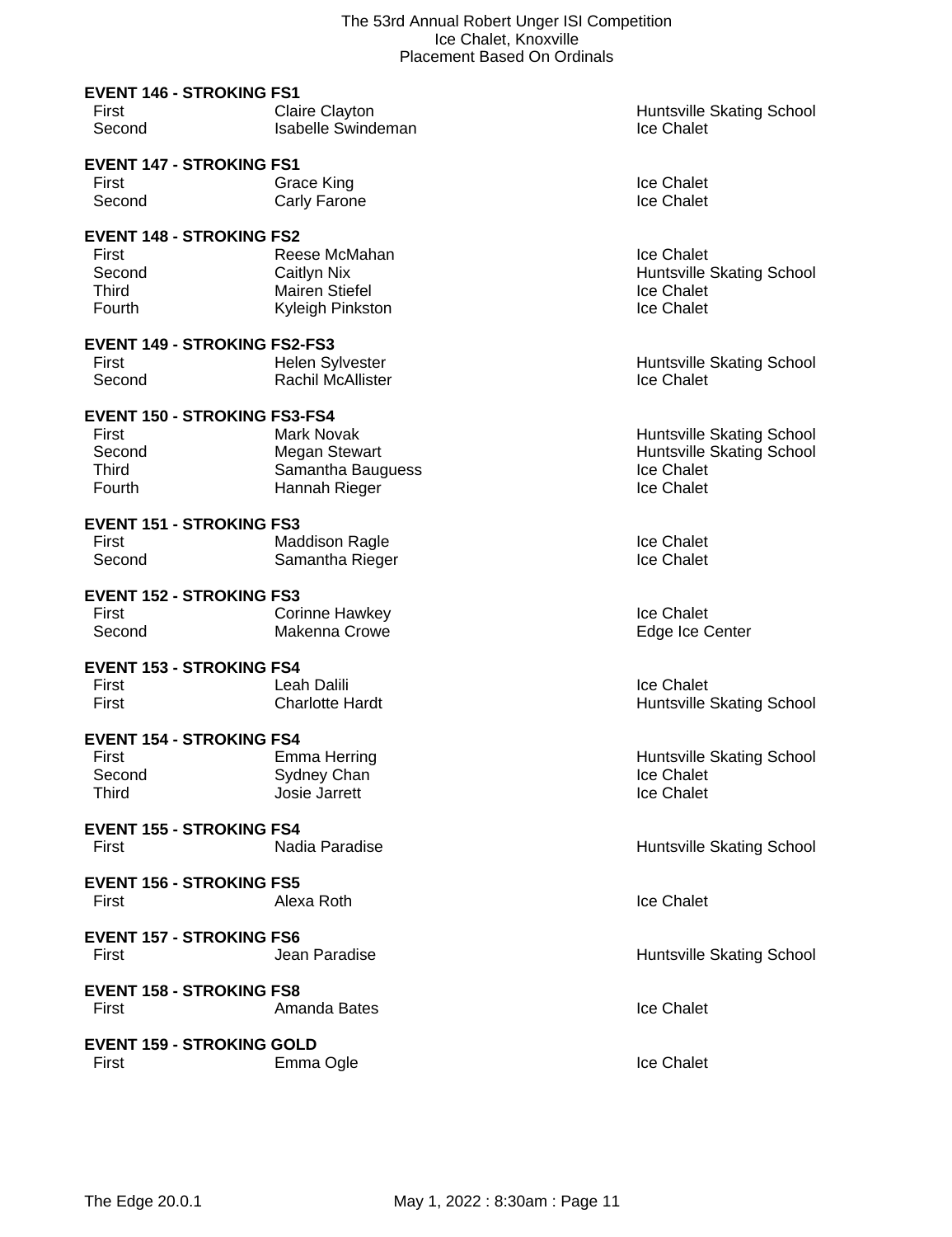| <b>EVENT 160 - ARTISTIC FS7</b><br>First<br>Second<br><b>Third</b>    | Abigail Bagent<br>Jeshua Jacklet<br>Jaedyn Sobota                                    | Lou & Gib Reese Ice Arena<br>Ice Chalet<br>Ice Chalet |
|-----------------------------------------------------------------------|--------------------------------------------------------------------------------------|-------------------------------------------------------|
| <b>EVENT 161 - DANCE PRO PTNR 7: TANGO</b><br>First                   | Abigail Bagent & Noah Hausman                                                        | Lou & Gib Reese Ice Arena                             |
| First                                                                 | <b>EVENT 162 - DANCE MIXED 7: ROCKER FOXTROT</b><br>Noah Hausman & Charlet Geiger    | Lou & Gib Reese Ice Arena                             |
| <b>UNSCORED EVENT</b>                                                 | <b>EVENT 163 - EX. DANCE INT'L SILVER SAMBA PLATINUM</b>                             |                                                       |
| <b>EVENT 164 - EX. RHYTHM DANCE PLATINUM</b><br><b>UNSCORED EVENT</b> |                                                                                      |                                                       |
| First                                                                 | <b>EVENT 165 - DANCE PRO PTNR 7: ROCKER FOXTROT</b><br>Noah Hausman & Abigail Bagent | Lou & Gib Reese Ice Arena                             |
| <b>EVENT 166 - TOT 3</b><br>First                                     | Ron Blair                                                                            | Ice Chalet                                            |
| <b>EVENT 167 - PRE ALPHA</b><br>First<br>Second                       | <b>Faith Blair</b><br>Phia Reed                                                      | Ice Chalet<br>Ice Chalet                              |
| <b>EVENT 168 - PRE ALPHA</b><br>First<br>Second<br>Third              | <b>Phoebe Reed</b><br>Savannah Christian<br>Ryan Allen                               | Ice Chalet<br>Ice Chalet<br>Ice Chalet                |
| <b>EVENT 169 - PRE ALPHA</b><br>First<br>Second                       | Paige Reed<br>Zoey Jones                                                             | Ice Chalet<br>Ice Chalet                              |
| <b>EVENT 170 - ALPHA</b><br>First<br>Second                           | <b>Evelyn Heatherly</b><br>Kylie Harden                                              | Ice Chalet<br>Huntsville Skating School               |
| <b>EVENT 171 - ALPHA</b><br>First                                     | <b>William Bauguess</b>                                                              | Ice Chalet                                            |
| <b>EVENT 172 - ALPHA</b><br>First<br>Second                           | Piper Reed<br>Ella Neal                                                              | Ice Chalet<br>Edge Ice Center                         |
| <b>EVENT 173 - ALPHA</b><br>First<br>Second                           | Amy Davis<br>Kelly VanWinkle                                                         | Ice Chalet<br>Ice Chalet                              |
| <b>EVENT 174 - BETA</b><br>First<br>Second<br><b>Third</b>            | Alina Orlovskyy<br>Elienna Maxwell<br>Evelyn_Rose Swindeman                          | Ice Chalet<br>Ice Chalet<br>Ice Chalet                |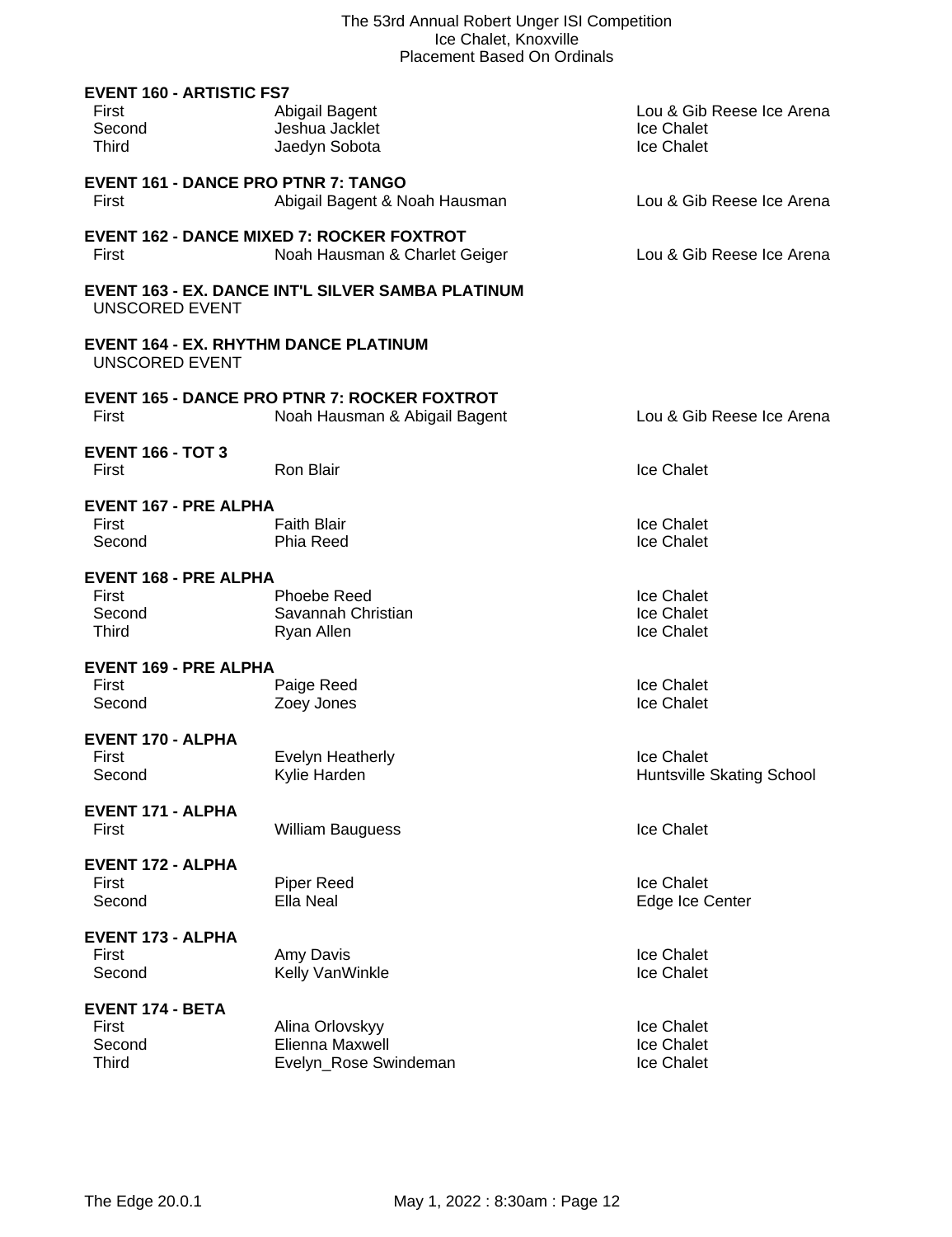| <b>EVENT 175 - BETA</b><br>First<br>Second<br><b>Third</b><br>Fourth | <b>Allie Killeffer</b><br>Norah_Paige Sawyers<br>Katelyn Harden<br>Mollie O'Beirne | Ice Chalet<br>Ice Chalet<br>Huntsville Skating School<br>Huntsville Skating School |
|----------------------------------------------------------------------|------------------------------------------------------------------------------------|------------------------------------------------------------------------------------|
| EVENT 176 - BETA<br>First                                            | Kaitlyn Radford                                                                    | <b>Ice Chalet</b>                                                                  |
| <b>EVENT 177 - GAMMA</b><br>First                                    | George Kohnstamm                                                                   | Ice Chalet                                                                         |
| <b>EVENT 178 - DELTA</b><br>First                                    | <b>Barbara Nicks</b>                                                               | <b>Ice Chalet</b>                                                                  |
| <b>EVENT 179 - DELTA</b><br>First<br>Second                          | Eden McMahan<br><b>Whitley Bauguess</b>                                            | Ice Chalet<br>Ice Chalet                                                           |
| <b>EVENT 180 - DELTA</b><br>First                                    | <b>Skyler Rose</b>                                                                 | Ice Chalet                                                                         |
| <b>EVENT 181 - FREESTYLE 1</b><br>First<br>Second                    | Isabelle Swindeman<br>Callie Boucher                                               | Ice Chalet<br>Lou & Gib Reese Ice Arena                                            |
| <b>EVENT 182 - PAIRS 1</b><br>First                                  | <b>Isaac Hausman &amp; Melody Martin</b>                                           | Lou & Gib Reese Ice Arena                                                          |
| EVENT 183 - EX. PAIRS 1<br><b>UNSCORED EVENT</b>                     |                                                                                    |                                                                                    |
| <b>EVENT 184 - OPEN PAIRS BRONZE</b><br>First<br>Second              | Noah Hausman & Charlet Geiger<br>Austin Johnson & Abigail Bagent                   | Lou & Gib Reese Ice Arena<br>Lou & Gib Reese Ice Arena                             |
| <b>EVENT 185 - OPEN FS GOLD SHORT</b><br>First                       | Kaitlyn Nash                                                                       | Lou & Gib Reese Ice Arena                                                          |
| <b>EVENT 186 - OPEN FS PLATINUM</b><br>First                         | Ericka Walter                                                                      | Huntsville Skating School                                                          |
| <b>EVENT 187 - OPEN FS GOLD</b><br>First                             | Austin Johnson                                                                     | Lou & Gib Reese Ice Arena                                                          |
| <b>EVENT 188 - OPEN FS GOLD</b><br>First<br>Second                   | <b>Shannon Davis</b><br>Kristian Handley                                           | <b>Ice Chalet</b><br>Huntsville Skating School                                     |
| <b>EVENT 189 - OPEN FS GOLD</b><br>First                             | Jean Paradise                                                                      | Huntsville Skating School                                                          |
| <b>EVENT 190 - OPEN FS PLATINUM SHORT</b><br>First                   | Ericka Walter                                                                      | Huntsville Skating School                                                          |
| <b>EVENT 191 - OPEN FS BRONZE</b><br>First                           | <b>Isaac Hausman</b>                                                               | Lou & Gib Reese Ice Arena                                                          |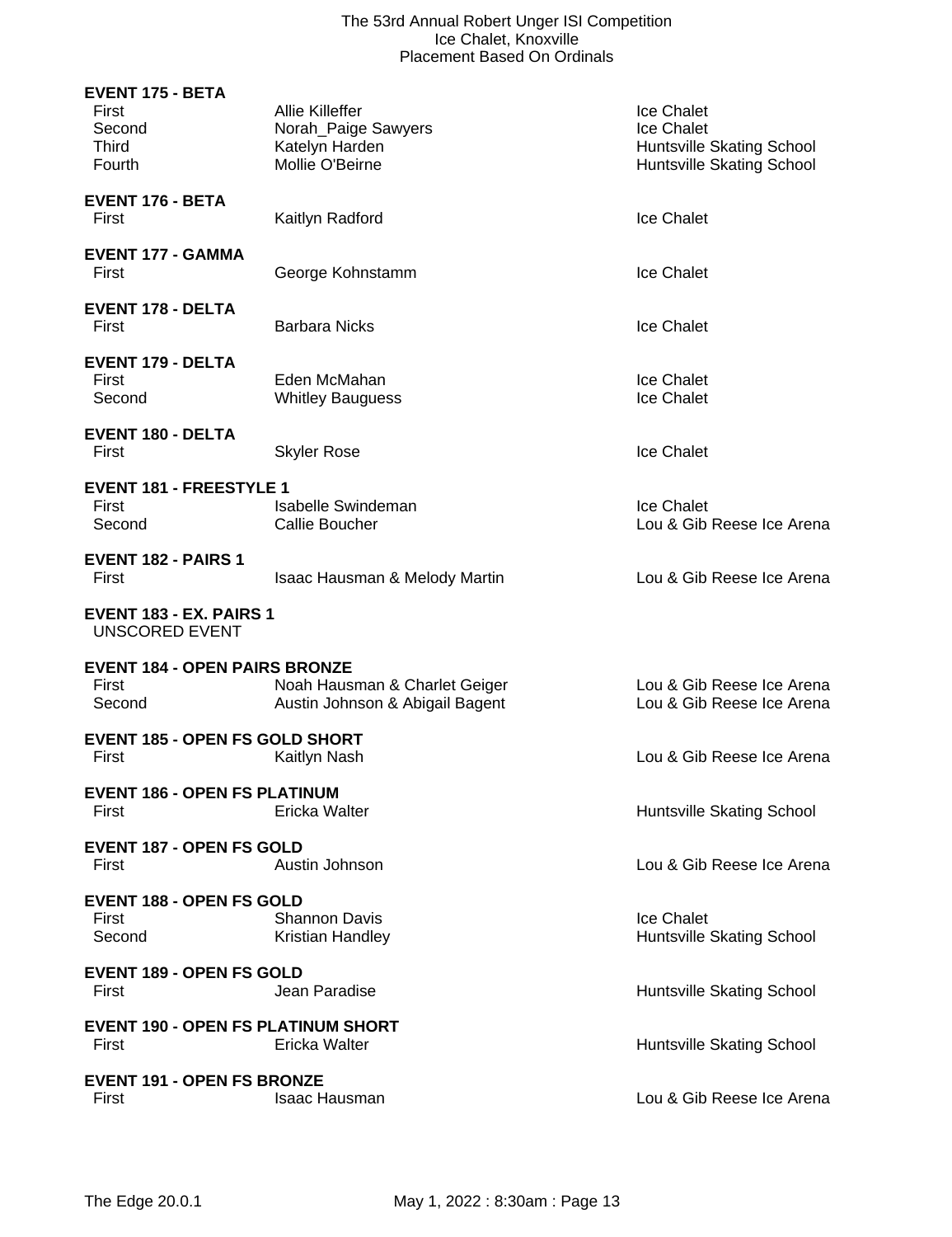# **EVENT 192 - OPEN FS BRONZE**

| First<br>Hannah Rieger | <b>Ice Chalet</b> |
|------------------------|-------------------|
|------------------------|-------------------|

# **EVENT 193 - OPEN FS BRONZE**

| First  | Adalyn Martin     | Lou & Gib         |
|--------|-------------------|-------------------|
| Second | Lillyanna Jacklet | <b>Ice Chalet</b> |

#### **EVENT 194 - OPEN FS BRONZE**

First Crace King Crace Communications and the Chalet Second Arwen Roach Crace Chalet Crace Chalet Creater and Arwen Roach Creater Creater Army and the Chalet Creater Army and the Chalet Creater Army and the Chalet Creater Second **Arwen Roach** 

# **EVENT 195 - OPEN FS BRONZE**

First **Helen Sylvester Huntsville Skating School Huntsville Skating School** Second Autumn Knoth-Jez Huntsville Skating School

# **EVENT 196 - FREESTYLE 4**

| Madeleine Darby   | <b>Ice Chalet</b> |
|-------------------|-------------------|
| Samantha Bauguess | <b>Ice Chalet</b> |
| Ella Schall       | Lou & Gib         |
|                   |                   |

# **EVENT 197 - OPEN FS SILVER**

| First         | Grace Graham | Ice Chalet                       |
|---------------|--------------|----------------------------------|
| Second        | Alexa Roth   | Ice Chalet                       |
| Third         | Alice Jinks  | <b>Huntsville Skating School</b> |
| <b>Fourth</b> | Sabrina Fox  | <b>Huntsville Skating School</b> |
| Fifth         | Sydney Chan  | Ice Chalet                       |
|               |              |                                  |

#### **EVENT 198 - OPEN FS GOLD**

| First  | Abigail Bagent | Lou & Gib         |
|--------|----------------|-------------------|
| Second | Isabela Miller | <b>Ice Chalet</b> |

#### **EVENT 199 - OPEN FS SILVER**

| First  | <b>Charlotte Hardt</b> |
|--------|------------------------|
| Second | Ella Schall            |
| Third  | Isabella Mitche        |

#### **EVENT 200 - OPEN FS SILVER**

| Hannah Hausm  |
|---------------|
| Alex Gowans   |
| Alexandra Amy |
|               |

# **EVENT 201 - OPEN FS SILVER**

| First  | <b>Charlet Geiger</b> |
|--------|-----------------------|
| Second | Cassandre Dodd        |
| Third  | Nadia Paradise        |

#### **EVENT 202 - EX. FREESTYLE 4** UNSCORED EVENT

#### **EVENT 203 - OPEN FS SILVER** First **Andrew Giovengo Ice Chalet Ice Chalet**

| <b>EVENT 204 - OPEN FS PLATINUM SHORT</b> |                 |                   |
|-------------------------------------------|-----------------|-------------------|
| First                                     | Noah Hausman    | Lou & Gib         |
| Second                                    | Altair Zentgraf | <b>Ice Chalet</b> |

Lou & Gib Reese Ice Arena<br>Ice Chalet

Lou & Gib Reese Ice Arena

First Abigail Bagent Lou & Gib Reese Ice Arena

t **First Charlotte Huntsville Skating School** Lou & Gib Reese Ice Arena **Third Islamic Mitchell Huntsville Skating School** 

nan **Hausman Hausman Lou & Gib Reese Ice Arena** Lou & Gib Reese Ice Arena Second Amy Lou & Gib Reese Ice Arena

> Lou & Gib Reese Ice Arena Huntsville Skating School Huntsville Skating School

Lou & Gib Reese Ice Arena<br>Ice Chalet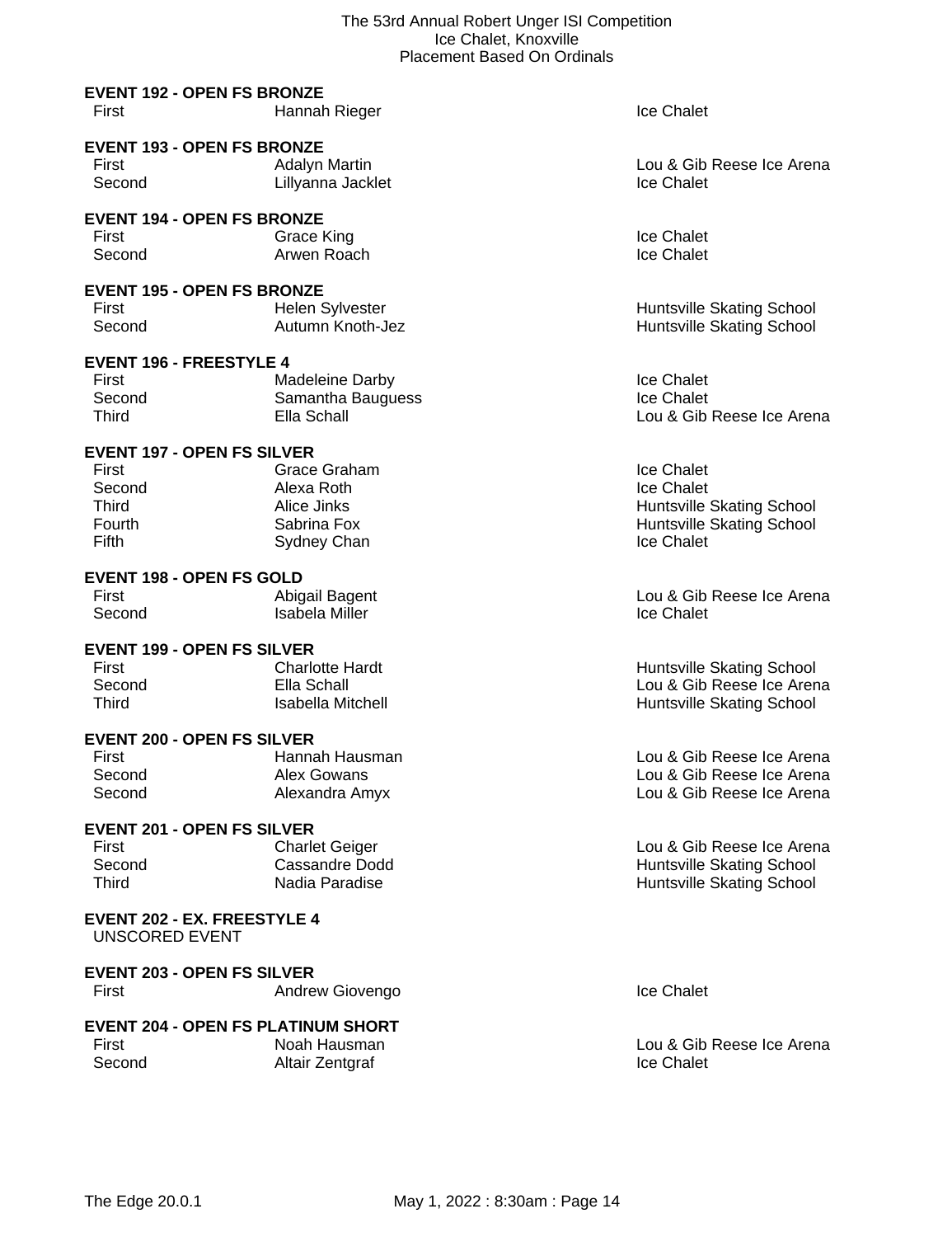|              | <b>EVENT 205 - FOOTWORK 9-PLATINUM</b>           |                           |
|--------------|--------------------------------------------------|---------------------------|
| First        | Jessi Buchko                                     | Ice Chalet                |
| Second       | Abigail Bagent                                   | Lou & Gib Reese Ice Arena |
| <b>Third</b> | <b>Bonnie Dudley</b>                             | Ice Chalet                |
|              | <b>EVENT 206 - DRAMA SPOT. FS4</b>               |                           |
| First        | Hannah Hausman                                   | Lou & Gib Reese Ice Arena |
| Second       | Emma Williams                                    | Huntsville Skating School |
| <b>Third</b> | Alex Gowans                                      | Lou & Gib Reese Ice Arena |
|              | <b>EVENT 207 - DRAMA SPOT. FS4</b>               |                           |
| First        | <b>Cassandre Dodd</b>                            | Huntsville Skating School |
|              |                                                  |                           |
|              | <b>EVENT 208 - DRAMA SPOT. FS6</b>               |                           |
| First        | Sora Imai                                        | Ice Chalet                |
| Second       | <b>Shannon Davis</b>                             | Ice Chalet                |
| <b>Third</b> | Kristian Handley                                 | Huntsville Skating School |
|              | <b>EVENT 209 - ENSEMBLE</b>                      |                           |
| First        | <b>Happily Never After</b>                       | Lou & Gib Reese Ice Arena |
|              | <b>EVENT 210 - ENSEMBLE</b>                      |                           |
| First        | The Treble Makers                                | Lou & Gib Reese Ice Arena |
|              |                                                  |                           |
|              | <b>EVENT 211 - COUPLES SPOT. LT. ENT. BRONZE</b> |                           |
| First        | Hannah Rieger & Allison Reynolds                 | Ice Chalet                |
|              | <b>EVENT 212 - COUPLES SPOT. LT. ENT. SILVER</b> |                           |
| First        | Josie Jarrett & Lillyanna Jacklet                | Ice Chalet                |
|              | <b>EVENT 213 - COUPLES SPOT. LT. ENT. SILVER</b> |                           |
| First        | Grace King & Andrew Giovengo                     | Ice Chalet                |
|              |                                                  |                           |
|              | EVENT 214 - LT. ENT. SPOT. FS6-7                 |                           |
| First        | Austin Johnson                                   | Lou & Gib Reese Ice Arena |
| Second       | Jaedyn Sobota                                    | Ice Chalet                |
| Third        | <b>Isabela Miller</b>                            | Ice Chalet                |
|              | <b>EVENT 215 - COUPLES SPOT. DRAMA GOLD</b>      |                           |
| First        | Jeshua Jacklet & Shannon Davis                   | Ice Chalet                |
|              | EVENT 216 - LT. ENT. SPOT. FS1                   |                           |
| First        | <b>Haley McAdams</b>                             | Huntsville Skating School |
| Second       | Claire Clayton                                   | Huntsville Skating School |
| <b>Third</b> | <b>Callie Boucher</b>                            | Lou & Gib Reese Ice Arena |
|              | EVENT 217 - LT. ENT. SPOT. FS2-3                 |                           |
| First        | <b>Megan Stewart</b>                             | Huntsville Skating School |
| Second       | <b>Lillian Doss</b>                              | Huntsville Skating School |
| <b>Third</b> | Anna_Claire Abney                                | Huntsville Skating School |
| Fourth       | Isaac Hausman                                    | Lou & Gib Reese Ice Arena |
|              |                                                  |                           |
| First        | EVENT 218 - LT. ENT. SPOT. FS4                   | Ice Chalet                |
| Second       | Kate Early<br>Sabrina Fox                        | Huntsville Skating School |
| <b>Third</b> | Alice Jinks                                      | Huntsville Skating School |
| Fourth       | Alisa Apostoaei                                  | Ice Chalet                |
|              |                                                  |                           |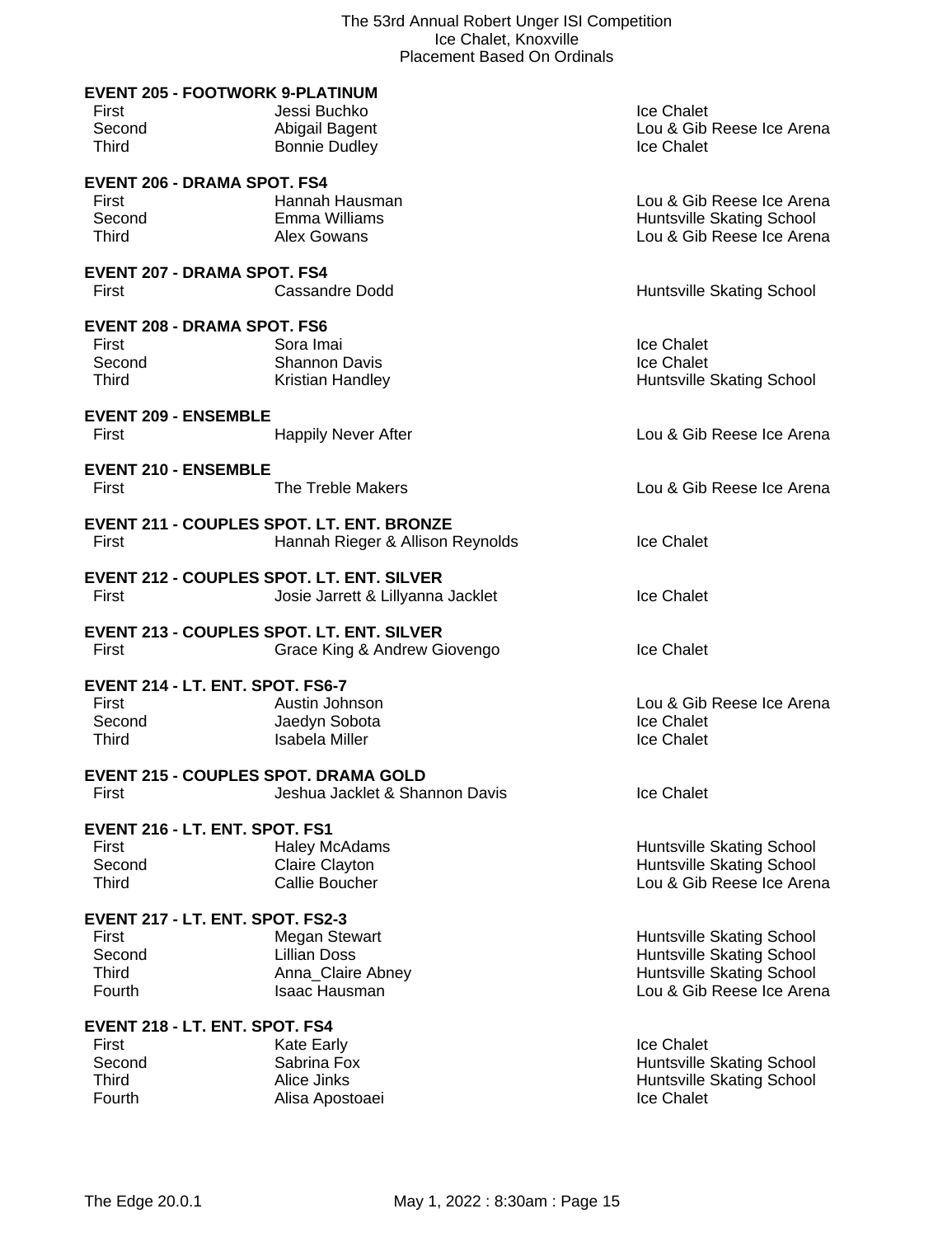**EVENT 219 - LT. ENT. SPOT. FS4** First Tony Knox

Ice Chalet

# **EVENT 220 - THEATER PRODUCTION**

UNSCORED EVENT

#### **EVENT 222 - SOLO COMP. FS1** UNSCORED EVENT

**EVENT 224 - JUMP & SPIN TEAM - HIGH** UNSCORED EVENT

**EVENT 223 - JUMP & SPIN TEAM - MEDIUM** UNSCORED EVENT

**EVENT 225 - COUPLES SPOT. CHAR. LOW** UNSCORED EVENT

**EVENT 226 - LT. ENT. SPOT. FS4** UNSCORED EVENT

**EVENT 227 - COUPLE SPOTLIGHT LE GOLD** UNSCORED EVENT

**EVENT 228 - COUPLES SPOT. LT. ENT. GOLD** UNSCORED EVENT

**EVENT 229 - COUPLES SPOT. CHAR. GOLD** UNSCORED EVENT

**EVENT 230 - COUPLES SPOT. CHAR. SILVER** UNSCORED EVENT

**EVENT 231 - COUPLES SPOT. CHAR. BRONZE** UNSCORED EVENT

**EVENT 232 - CHAR. SPOT. FS4** UNSCORED EVENT

**EVENT 233 - LT. ENT. SPOT. TOT 3** UNSCORED EVENT

**EVENT 234 - LT. ENT. SPOT. PRE ALPHA** UNSCORED EVENT

**EVENT 235 - LT. ENT. SPOT. BETA** UNSCORED EVENT

**EVENT 236 - DRAMA SPOT. ALPHA** UNSCORED EVENT

**EVENT 236A - DRAMA SPOT. ALPHA** UNSCORED EVENT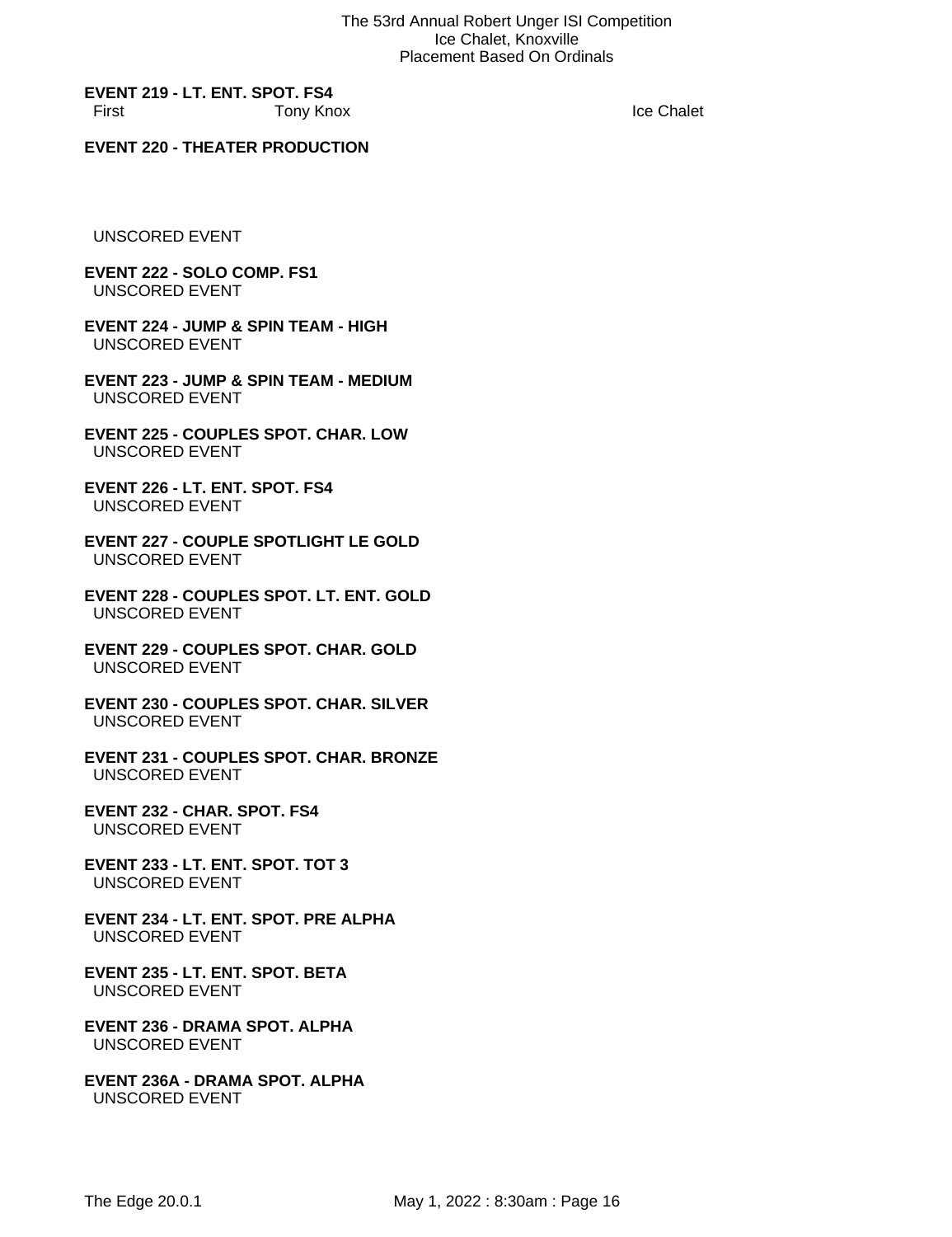**EVENT 237 - LT. ENT. SPOT. DELTA** UNSCORED EVENT

**EVENT 238 - DRAMA SPOT. FS3** UNSCORED EVENT

**EVENT 239 - CHAR. SPOT. FS7** UNSCORED EVENT

**EVENT 240 - CHAR. SPOT. FS4** UNSCORED EVENT

**EVENT 241 - CHAR. SPOT. FS4** UNSCORED EVENT

**EVENT 242 - CHAR. SPOT. FS3** UNSCORED EVENT

**EVENT 243 - CHAR. SPOT. FS3** UNSCORED EVENT

**EVENT 244 - CHAR. SPOT. FS2** UNSCORED EVENT

**EVENT 246 - CHAR. SPOT. ALPHA** UNSCORED EVENT

**EVENT 247 - CHAR. SPOT. BETA** UNSCORED EVENT

**EVENT 248 - CHAR. SPOT. BETA** UNSCORED EVENT

**EVENT 249 - CHAR. SPOT. GAMMA** UNSCORED EVENT

**EVENT 250 - CHAR. SPOT. DELTA** UNSCORED EVENT

**EVENT 245 - CHAR. SPOT. FS1** UNSCORED EVENT

**EVENT 251 - THEME SPOT. DELTA** UNSCORED EVENT

**EVENT 252 - THEME SPOT. BETA** UNSCORED EVENT

**EVENT 253 - THEME SPOT. ALPHA** UNSCORED EVENT

**EVENT 253A - THEME SPOT. DELTA** UNSCORED EVENT

**EVENT 254 - COUPLES SPOT. LT. ENT. PLATINUM** UNSCORED EVENT